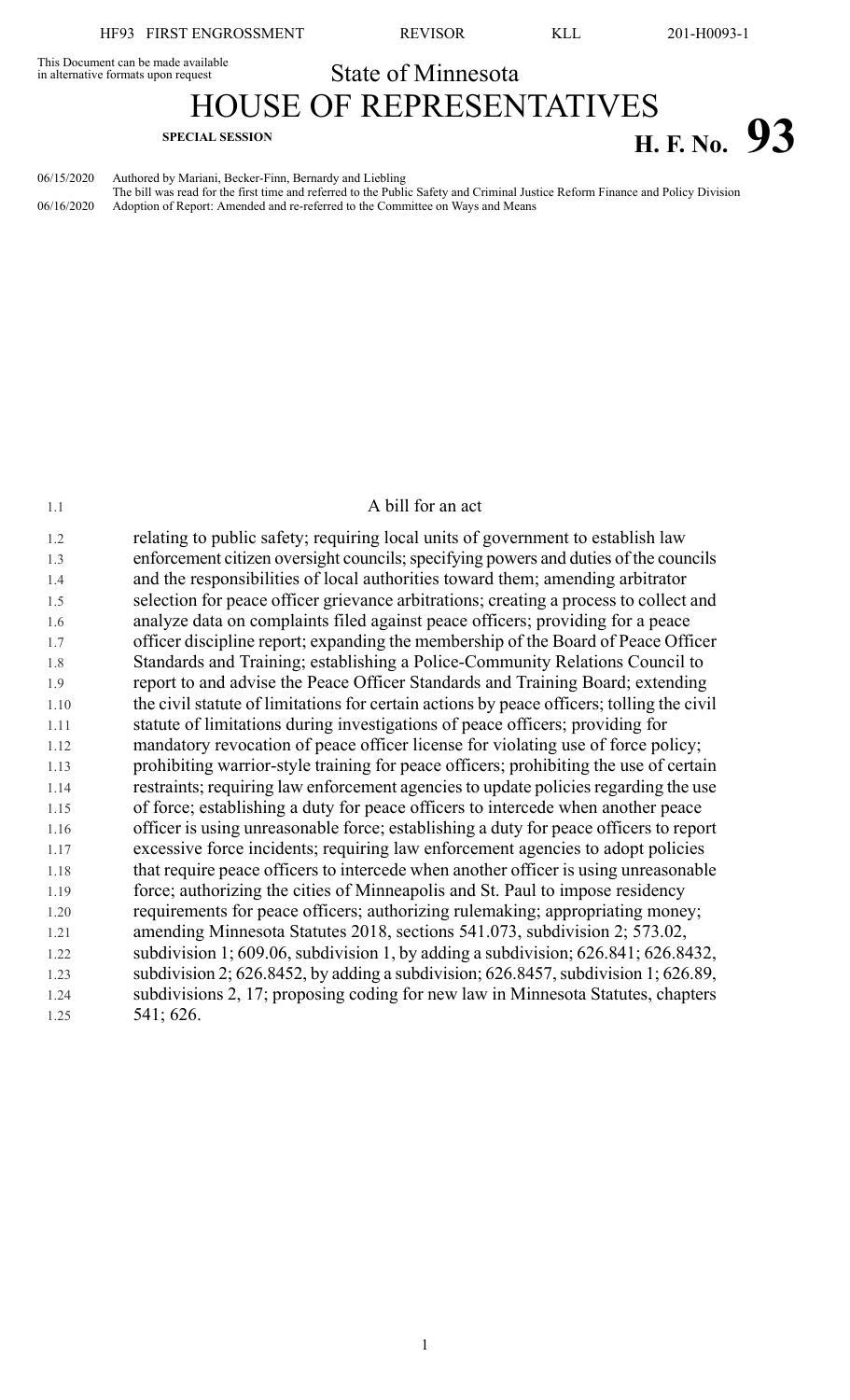|      | HF93 FIRST ENGROSSMENT                                                                     | <b>REVISOR</b>                   | <b>KLL</b> | 201-H0093-1 |
|------|--------------------------------------------------------------------------------------------|----------------------------------|------------|-------------|
| 2.1  | BE IT ENACTED BY THE LEGISLATURE OF THE STATE OF MINNESOTA:                                |                                  |            |             |
| 2.2  |                                                                                            | <b>ARTICLE 1</b>                 |            |             |
| 2.3  |                                                                                            | <b>LAW ENFORCEMENT OVERSIGHT</b> |            |             |
| 2.4  | Section 1. Minnesota Statutes 2018, section 626.841, is amended to read:                   |                                  |            |             |
| 2.5  | 626.841 BOARD; MEMBERS.                                                                    |                                  |            |             |
| 2.6  | The Board of Peace Officer Standards and Training shall be composed of the following       |                                  |            |             |
| 2.7  | 15 19 members:                                                                             |                                  |            |             |
| 2.8  | (1) two members to be appointed by the governor from among the county sheriffs in          |                                  |            |             |
| 2.9  | Minnesota;                                                                                 |                                  |            |             |
| 2.10 | (2) four members to be appointed by the governor from among peace officers in              |                                  |            |             |
| 2.11 | Minnesota municipalities, at least two of whom shall be chiefs of police;                  |                                  |            |             |
| 2.12 | (3) two members to be appointed by the governor from among peace officers, at least        |                                  |            |             |
| 2.13 | one of whom shall be a member of the Minnesota State Patrol Association;                   |                                  |            |             |
| 2.14 | (4) the superintendent of the Minnesota Bureau of Criminal Apprehension or a designee;     |                                  |            |             |
| 2.15 | (5) two members appointed by the governor from among peace officers, or former peace       |                                  |            |             |
| 2.16 | officers, who are currently employed on a full-time basis in a professional peace officer  |                                  |            |             |
| 2.17 | education program;                                                                         |                                  |            |             |
| 2.18 | (6) two members to be appointed by the governor, one member to be appointed from           |                                  |            |             |
| 2.19 | among administrators of Minnesota colleges or universities that offer professional peace   |                                  |            |             |
| 2.20 | officer education, and one member to be appointed from among the elected city officials in |                                  |            |             |
| 2.21 | statutory or home rule charter cities of under 5,000 population outside the metropolitan   |                                  |            |             |
| 2.22 | area, as defined in section 473.121, subdivision 2; and                                    |                                  |            |             |
| 2.23 | (7) two four members appointed by the governor from among the general public, of           |                                  |            |             |
| 2.24 | which at least one member must be a representative of a statewide crime victim coalition,  |                                  |            |             |
| 2.25 | at least one member must be a person of color, and at least one member must be a resident  |                                  |            |             |
| 2.26 | of a county other than a metropolitan county as defined in section 473.121, subdivision 4; |                                  |            |             |
| 2.27 | and                                                                                        |                                  |            |             |
| 2.28 | (8) two members appointed by the commissioner of human rights from the general             |                                  |            |             |
| 2.29 | public, of which one member must be a community organizer nominated by an organization     |                                  |            |             |
| 2.30 | that organizes direct action campaigns and one member must have experience serving on      |                                  |            |             |
| 2.31 | a law enforcement agency's civilian review board.                                          |                                  |            |             |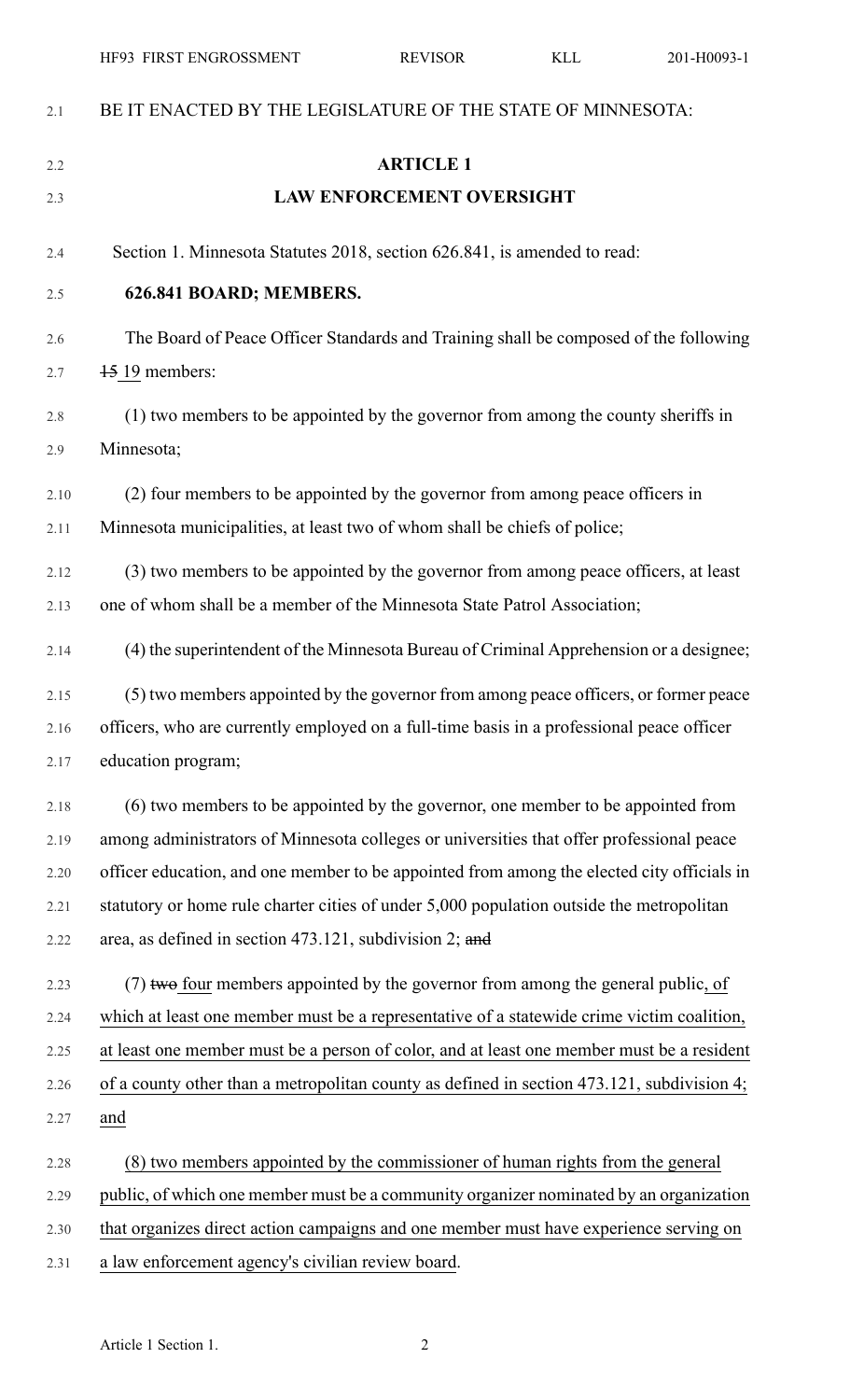3.1 A chair shall be appointed by the governor from among the members. In making 3.2 appointments the governor shall strive to achieve representation from among the geographic 3.3 areas of the state.

| 3.4  | Sec. 2. [626.8434] POLICE-COMMUNITY RELATIONS COUNCIL.                                      |
|------|---------------------------------------------------------------------------------------------|
| 3.5  | Subdivision 1. Establishment and membership. The Police-Community Relations                 |
| 3.6  | Council is established under the Peace Officer Standards and Training Board. The council    |
| 3.7  | consists of the following 15 members:                                                       |
| 3.8  | (1) the superintendent of the Bureau of Criminal Apprehension, or a designee;               |
| 3.9  | (2) the executive director of the Peace Officer Standards and Training Board, or a          |
| 3.10 | designee;                                                                                   |
| 3.11 | (3) the executive director of the Minnesota Police and Peace Officers Association, or a     |
| 3.12 | designee;                                                                                   |
| 3.13 | (4) the executive director of the Minnesota Sheriff's Association, or a designee;           |
| 3.14 | (5) the executive director of the Minnesota Chiefs of Police Association, or a designee;    |
| 3.15 | and                                                                                         |
| 3.16 | (6) ten community members, of which:                                                        |
| 3.17 | (i) four members shall represent the community-specific boards established under section    |
| 3.18 | 257.0768, reflecting one appointment made by each board;                                    |
| 3.19 | (ii) two members shall be mental health advocates, of which one member shall be             |
| 3.20 | appointed by the Minnesota chapter of the National Alliance on Mental Illness and the other |
| 3.21 | appointed by the governor's Council on Mental Health;                                       |
| 3.22 | (iii) two members shall be advocates for victims, of which one member shall be appointed    |
| 3.23 | by the Violence Free Minnesota and the other appointed by the Minnesota Coalition Against   |
| 3.24 | Sexual Assault;                                                                             |
| 3.25 | (iv) one member shall represent a community organization that organizes direct action       |
| 3.26 | campaigns and shall be appointed by the commissioner of human rights; and                   |
| 3.27 | (v) one member shall have experience serving on a law enforcement agency's civilian         |
| 3.28 | review board and shall be appointed by the commissioner of human rights.                    |
| 3.29 | Subd. 2. Duties. (a) The council shall:                                                     |
| 3.30 | (1) make recommendations on police-community relations to the board;                        |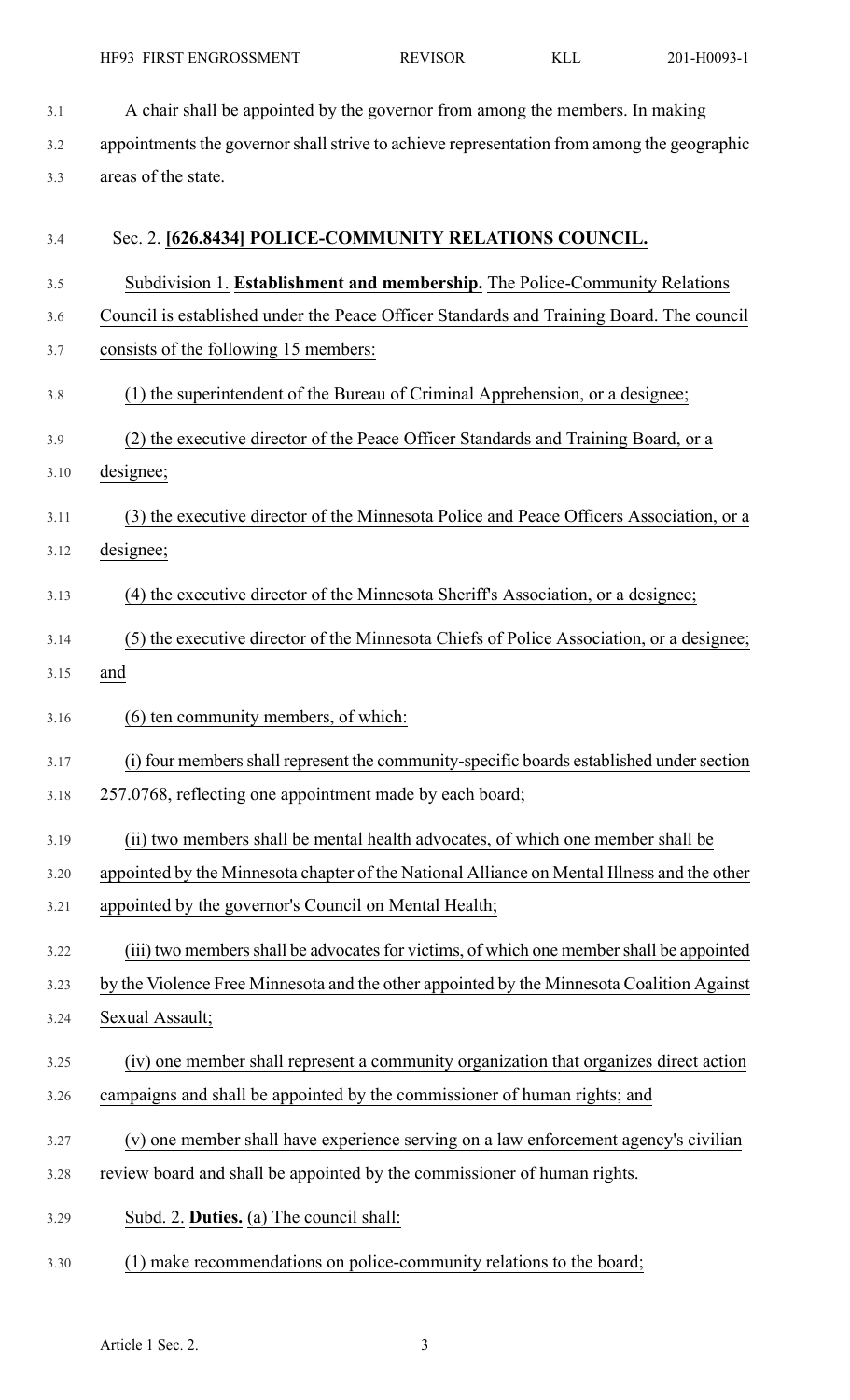|      | HF93 FIRST ENGROSSMENT                                                                         | <b>REVISOR</b> | <b>KLL</b> | 201-H0093-1 |
|------|------------------------------------------------------------------------------------------------|----------------|------------|-------------|
| 4.1  | (2) review and make disciplinary and policy recommendations to the board on civilian           |                |            |             |
| 4.2  | initiated police misconduct complaints filed with the board; and                               |                |            |             |
| 4.3  | (3) monitor and make recommendations on peace officer community policing excellence            |                |            |             |
| 4.4  | data collected under section 626.8435.                                                         |                |            |             |
| 4.5  | (b) The council's recommendations to the board under paragraph (a), clause (2), must           |                |            |             |
| 4.6  | be implemented by the board unless two-thirds of the members vote to reject a                  |                |            |             |
| 4.7  | recommendation within three months of receiving the recommendation from the council.           |                |            |             |
| 4.8  | Subd. 3. Organization. The council shall be organized and administered under section           |                |            |             |
| 4.9  | 15.059, except that subdivision 2 shall not apply. Council members serve at the pleasure of    |                |            |             |
| 4.10 | the appointing authority. The council shall select a chairperson from among the members        |                |            |             |
| 4.11 | by majority vote at its first meeting. The chair may serve in that role for a period of two    |                |            |             |
| 4.12 | years. The executive director of the board shall serve as the council's executive secretary    |                |            |             |
| 4.13 | and is an ex officio, nonvoting member. The council does not expire.                           |                |            |             |
| 4.14 | Subd. 4. Meetings. The council must meet at least quarterly. Meetings of the council           |                |            |             |
| 4.15 | are governed by chapter 13D.                                                                   |                |            |             |
| 4.16 | Subd. 5. Office support. The executive director of the board shall provide the council         |                |            |             |
| 4.17 | with the necessary office space, supplies, equipment, and clerical support to effectively      |                |            |             |
| 4.18 | perform the duties imposed.                                                                    |                |            |             |
| 4.19 | <b>EFFECTIVE DATE.</b> This section is effective the day following final enactment.            |                |            |             |
|      |                                                                                                |                |            |             |
| 4.20 | Sec. 3. [626.8435] PEACE OFFICER COMMUNITY POLICING EXCELLENCE                                 |                |            |             |
| 4.21 | DATA.                                                                                          |                |            |             |
| 4.22 | Subdivision 1. Purpose. The purpose of this section is:                                        |                |            |             |
| 4.23 | (1) to create data profiles for stakeholders to conduct needs assessments and make             |                |            |             |
| 4.24 | appropriate recommendations to drive improvements in police effectiveness, efficiency,         |                |            |             |
| 4.25 | training, supervision, procedural justice, accountability, and community relations;            |                |            |             |
| 4.26 | (2) for police departments to more effectively manage their risks and improve                  |                |            |             |
| 4.27 | transparency; and                                                                              |                |            |             |
| 4.28 | (3) for community members and advocates, as well as policy makers, decision makers,            |                |            |             |
| 4.29 | and funders to have access to accurate relevant information to help improve policing practices |                |            |             |
| 4.30 | in Minnesota.                                                                                  |                |            |             |
| 4.31 | Subd. 2. Data submission. (a) Beginning January 15, 2021, a chief law enforcement              |                |            |             |
| 4.32 | officer of a law enforcement agency shall submit the following data regarding peace officers   |                |            |             |

Article 1 Sec. 3. 4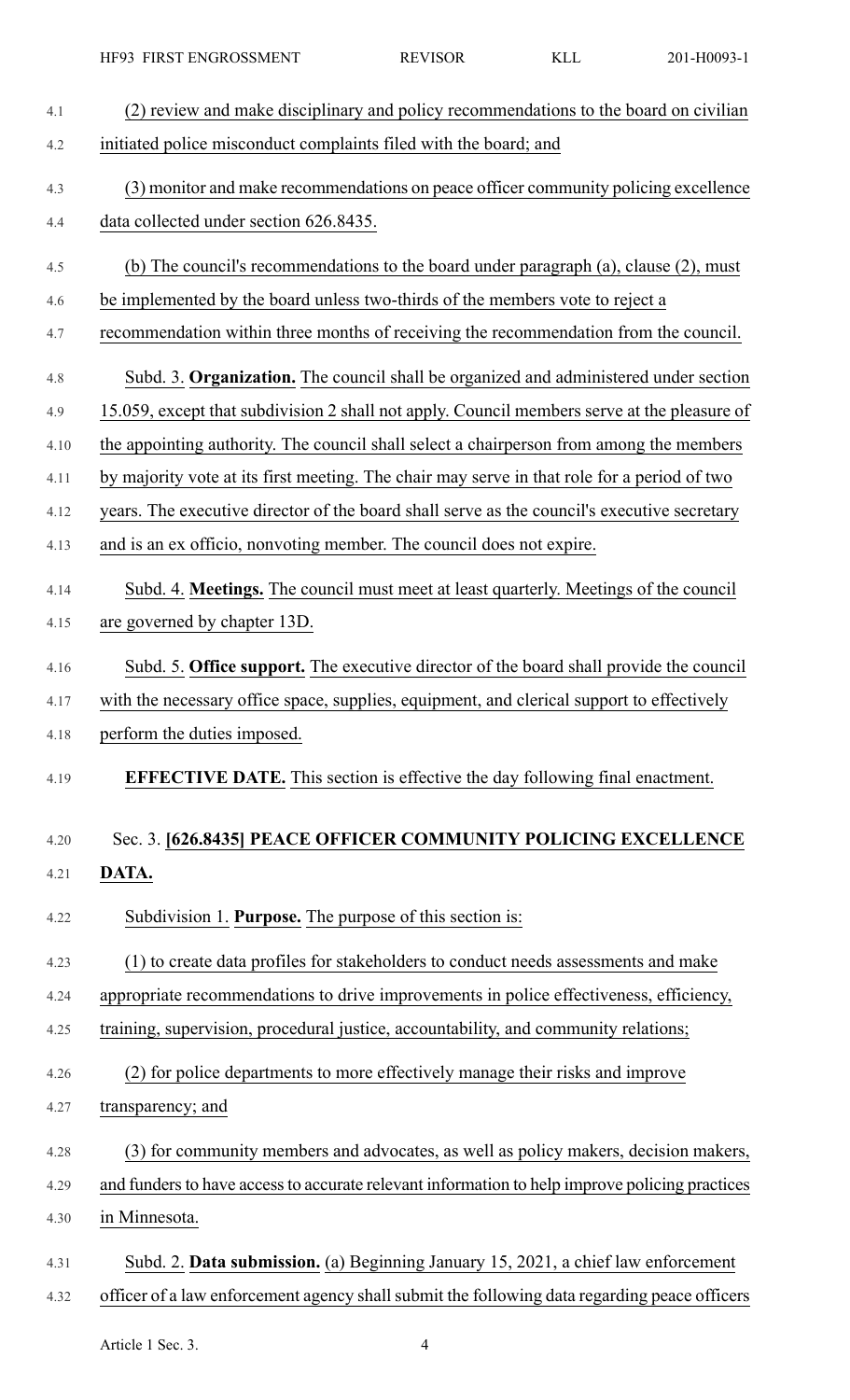- 5.1 employed by the law enforcement agency to a designated community-based research 5.2 organization that has contracted with the Department of Public Safety to monitor the data, 5.3 compile the report, and provide the notifications required by this section: 5.4 (1) the existence and status of a complaint made against an employed peace officer 5.5 including: 5.6 (i) the peace officer's unique identifier; 5.7 (ii) the nature of the complaint; 5.8 (iii) whether the complaint was filed by a member of the public, a law enforcement 5.9 agency, or another source; 5.10 (iv) whether the complaint resulted in disciplinary action; 5.11 (v) the final disposition of a complaint when disciplinary action was taken including: 5.12 (A) the specific reason for the action taken; and 5.13 (B) data documenting the basis of the action taken, except that data that would identify 5.14 confidential sources who are employees of the public body shall not be disclosed; and 5.15 (vi) the final disposition of any complaint: 5.16 (A) determined to be unfounded or otherwise not sustained; 5.17 (B) for which a peace officer was later exonerated; or 5.18 (C) which resulted in a nondisciplinary resolution including, but not limited to, employee 5.19 counseling; 5.20 (2) the unique identifier of any peace officer pending criminal prosecution, excluding 5.21 traffic violations; 5.22 (3) the unique identifier of any peace officer who was terminated due to substantiated 5.23 findings of officer misconduct and a summary of the basis for that termination; 5.24 (4) the unique identifier of any peace officer whose employment was terminated by 5.25 resignation in lieu of termination as a result of officer misconduct, and a summary of the 5.26 basis for the action; and 5.27 (5) the unique identifier of any peace officer involved in a use of force incident. 5.28 (b) For purposes of this section "complaint" means all formally filed allegations involving: 5.29 (1) public reported misconduct;
- 5.30 (2) excessive force;

Article 1 Sec. 3.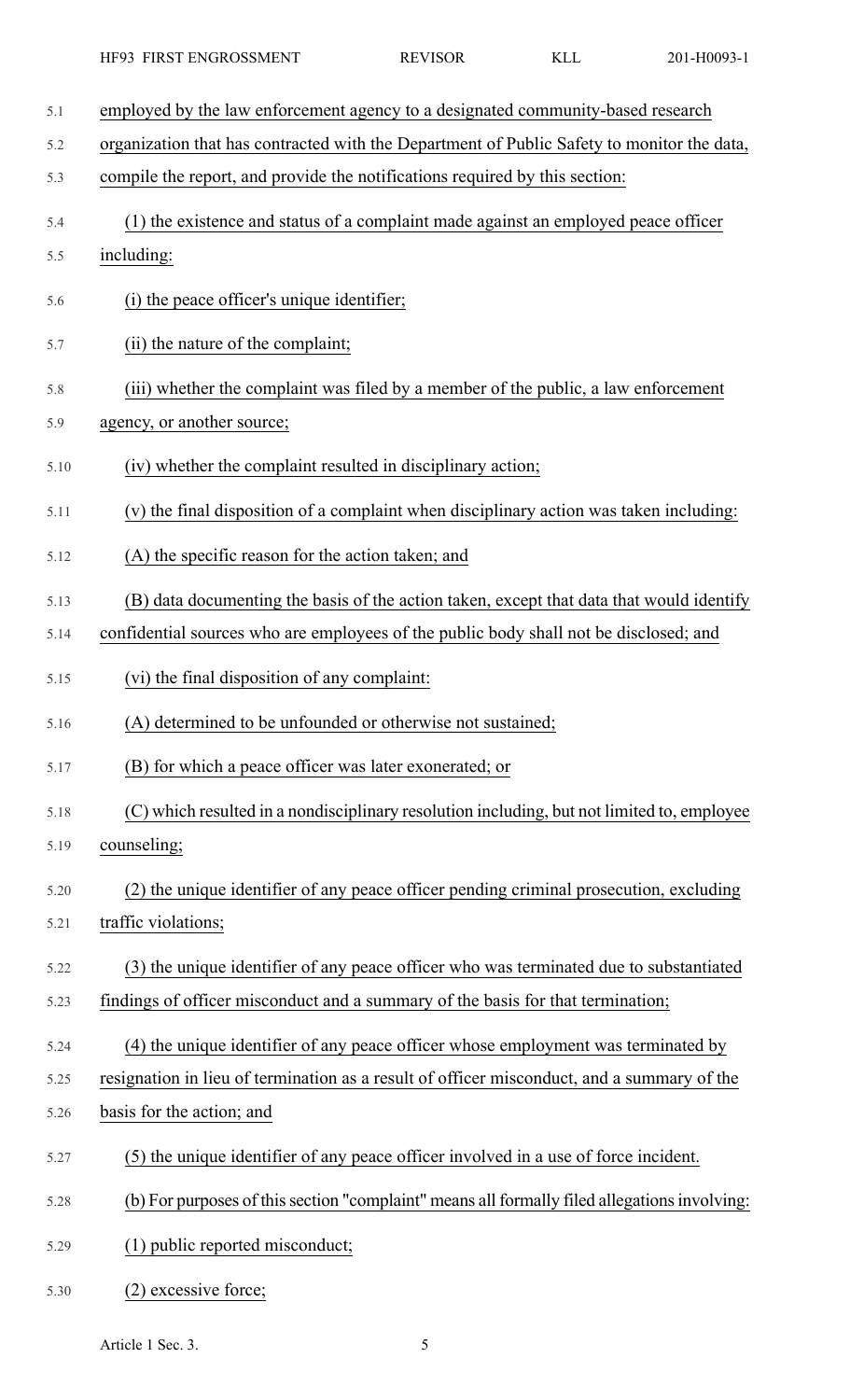|      | HF93 FIRST ENGROSSMENT                                                                          | <b>REVISOR</b> | <b>KLL</b> | 201-H0093-1 |
|------|-------------------------------------------------------------------------------------------------|----------------|------------|-------------|
| 6.1  | (3) the integrity or truthfulness of an officer;                                                |                |            |             |
| 6.2  | $(4)$ violations of the law; or                                                                 |                |            |             |
| 6.3  | (5) sexual misconduct or harassment.                                                            |                |            |             |
| 6.4  | (c) The board shall establish and publish guidelines, in consultation with the designated       |                |            |             |
| 6.5  | community-based research organization, that are consistent with paragraph (b) on what           |                |            |             |
| 6.6  | constitutes a valid complaint that must be reported under this section.                         |                |            |             |
| 6.7  | (d) The reporting requirements in paragraph (a) are in addition to any other officer            |                |            |             |
| 6.8  | discipline reporting requirements established in law. Failure of a chief law enforcement        |                |            |             |
| 6.9  | officer to comply with the reporting requirements established under this section is a violation |                |            |             |
| 6.10 | of the peace officer professional code of conduct established pursuant to section 626.8457.     |                |            |             |
| 6.11 | Subd. 3. Data storage and access. (a) The designated community-based research                   |                |            |             |
| 6.12 | organization shall maintain the data collected under this section subject to the provisions     |                |            |             |
| 6.13 | of chapter 13.                                                                                  |                |            |             |
| 6.14 | (b) The Peace Officers Standards and Training Board and the Police-Community                    |                |            |             |
| 6.15 | Relations Council must have direct access to both summary and individual data collected         |                |            |             |
| 6.16 | under this section.                                                                             |                |            |             |
| 6.17 | Subd. 4. Updated data. Within 30 days of final disposition of a complaint, as defined           |                |            |             |
| 6.18 | in section 13.43, subdivision 2, paragraph (b), the chief law enforcement officer of the law    |                |            |             |
| 6.19 | enforcement agency that employs the officer shall submit a supplemental report containing       |                |            |             |
| 6.20 | the information identified in subdivision 2, clauses $(1)$ to $(5)$ .                           |                |            |             |
| 6.21 | Subd. 5. Monitoring data; pattern of misconduct. The designated community-based                 |                |            |             |
| 6.22 | research organization must monitor the data on an ongoing basis to collect data on officers     |                |            |             |
| 6.23 | subject to multiple complaints and excessive use of force incidents and, in consultation with   |                |            |             |
| 6.24 | the Police-Community Relations Council, establish criteria for notifying an officer's employer  |                |            |             |
| 6.25 | when the officer has been determined to have an excessive number of complaints. If the          |                |            |             |
| 6.26 | criteria for notifying an officer's employer are met, the designated community-based research   |                |            |             |
| 6.27 | organization, after consulting with the Police-Community Relations Council, shall notify        |                |            |             |
| 6.28 | the officer's employer and suggest the need for an intervention. A notice sent under this       |                |            |             |
| 6.29 | subdivision is not available to the public.                                                     |                |            |             |
| 6.30 | Subd. 6. Confidentiality agreement prohibited. Law enforcement agencies and political           |                |            |             |
| 6.31 | subdivisions are prohibited from entering into a confidentiality agreement that would prevent   |                |            |             |
| 6.32 | disclosure of the data identified in subdivision 2 to the board. Any such confidentiality       |                |            |             |
| 6.33 | agreement is void as to the requirements of this section.                                       |                |            |             |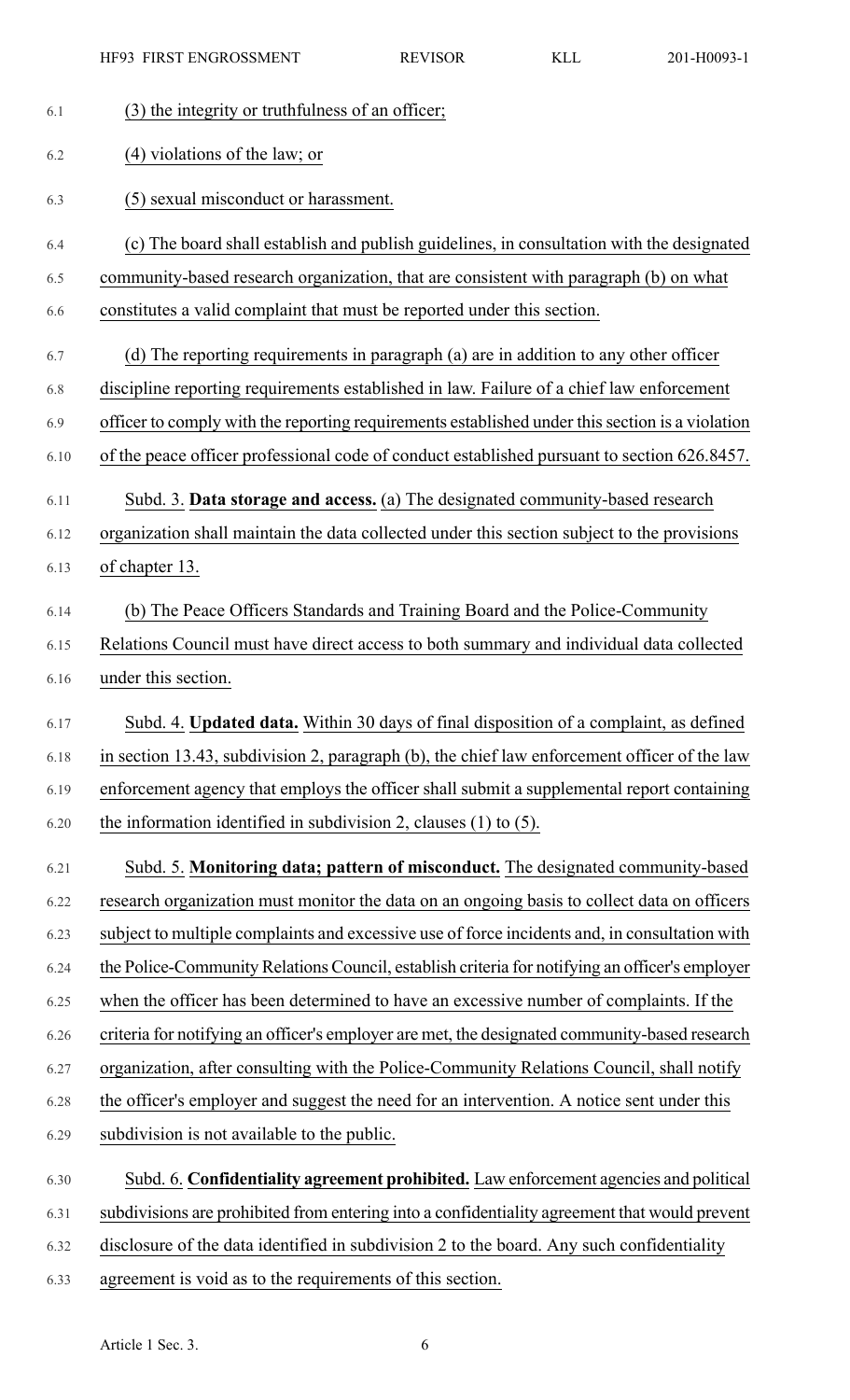| 7.1     | Subd. 7. Data classification. Data received by the designated community-based research         |
|---------|------------------------------------------------------------------------------------------------|
| 7.2     | organization pursuant to subdivisions 2 and 3 is private data on individuals as defined in     |
| 7.3     | section 13.02, subdivision 12, and the data must be maintained according to the statutory      |
| 7.4     | provisions applicable to the data. This classification does not restrict the organization's    |
| $7.5$   | authority to publish summary data as defined in section 13.02, subdivision 19.                 |
| 7.6     | Subd. 8. Public report. At least annually, the designated community-based research             |
| 7.7     | organization shall publish a summary of data submitted pursuant to subdivisions 1 and 2.       |
| $7.8\,$ | The board shall make the summary available on the board's website. The summary shall           |
| 7.9     | exclude peace officers' names and license numbers and any other not public data as defined     |
| 7.10    | by section 13.02, subdivision 8a.                                                              |
| 7.11    | Sec. 4. Minnesota Statutes 2018, section 626.8457, subdivision 1, is amended to read:          |
| 7.12    | Subdivision 1. Model policy to be developed. By March 1, 1996, the Peace Officer               |
| 7.13    | Standards and Training Board shall develop and distribute to all chief law enforcement         |
| 7.14    | officers a model policy regarding the professional conduct of peace officers. The policy       |
| 7.15    | must address issues regarding professional conduct not addressed by the standards of conduct   |
| 7.16    | under Minnesota Rules, part 6700.1600. The policy must define unprofessional conduct to        |
| 7.17    | include, but not be limited to, conduct prohibited by section 609.43, including timely         |
| 7.18    | submission of peace officer misconduct data under section 626.8435, whether or not there       |
| 7.19    | has been a conviction for a violation of that section. The policy must also describe the       |
| 7.20    | procedures that a local law enforcement agency may follow in investigating and disciplining    |
| 7.21    | peace officers alleged to have behaved unprofessionally.                                       |
| 7.22    | Sec. 5. Minnesota Statutes 2018, section 626.89, subdivision 2, is amended to read:            |
| 7.23    | Subd. 2. Applicability. The procedures and provisions of this section apply to law             |
| 7.24    | enforcement agencies and government units. The procedures and provisions of this section       |
| 7.25    | do not apply to:                                                                               |
| 7.26    | (1) investigations and proceedings of a citizen oversight council described in section         |
| 7.27    | $626.99;$ or                                                                                   |
| 7.28    | (2) investigations of criminal charges against an officer.                                     |
| 7.29    | Sec. 6. Minnesota Statutes 2018, section 626.89, subdivision 17, is amended to read:           |
| 7.30    | Subd. 17. Civilian review Citizen oversight. A civilian review board, commission, or           |
| 7.31    | other oversight body shall not have the authority to make a finding of fact or determination   |
| 7.32    | regarding a complaint against an officer or impose discipline on an officer. A civilian review |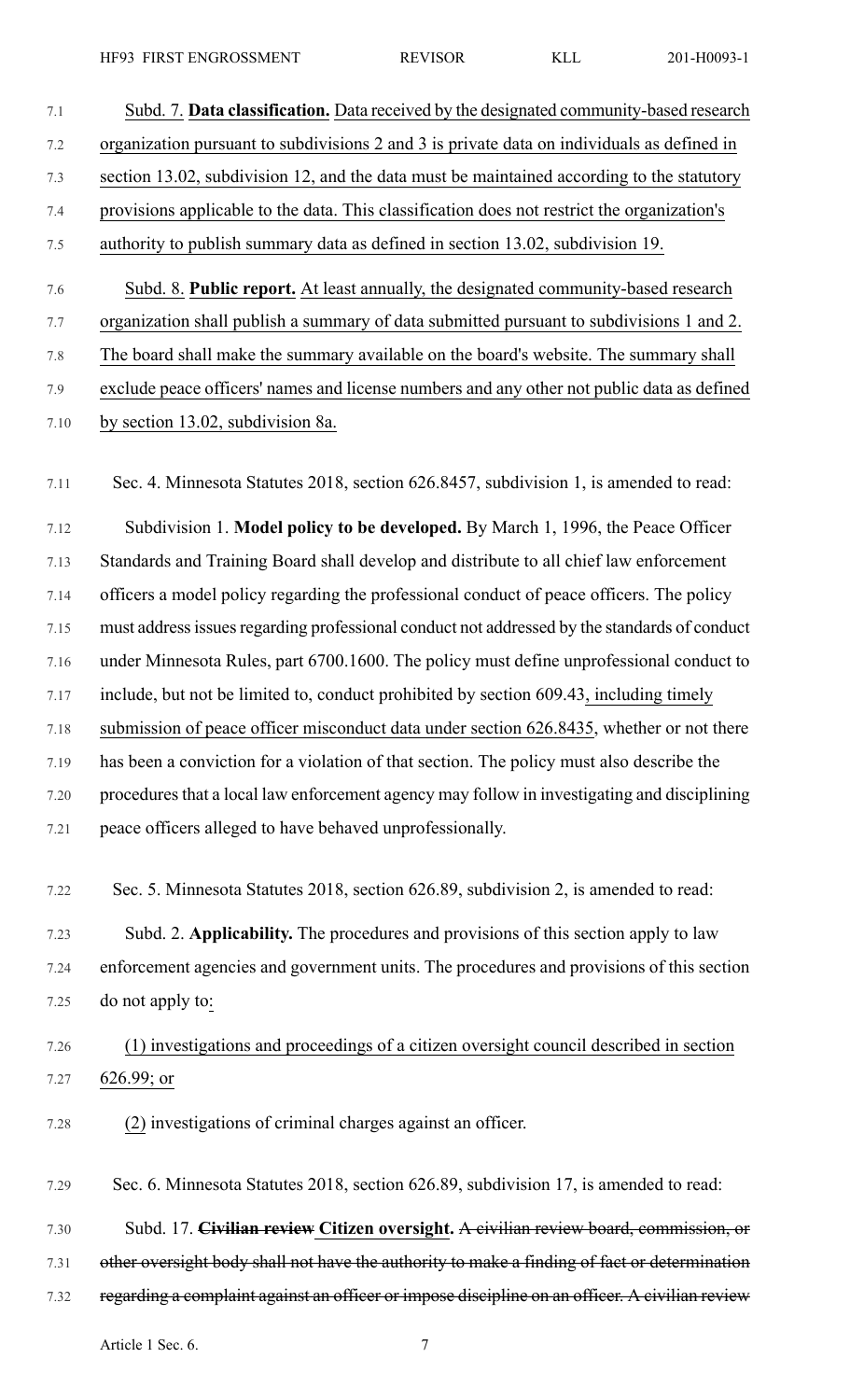| 8.1  | board, commission, or other oversight body may make a recommendation regarding the              |
|------|-------------------------------------------------------------------------------------------------|
| 8.2  | merits of a complaint, however, the recommendation shall be advisory only and shall not         |
| 8.3  | be binding on nor limit the authority of the chief law enforcement officer of any unit of       |
| 8.4  | government The powers and duties of citizen oversight councils for law enforcement agencies     |
| 8.5  | are established under section 626.99.                                                           |
|      |                                                                                                 |
| 8.6  | Sec. 7. [626.99] LOCAL CITIZEN OVERSIGHT COUNCILS FOR LAW                                       |
| 8.7  | ENFORCEMENT AGENCIES.                                                                           |
| 8.8  | Subdivision 1. Definition. As used in this section, "law enforcement agency" has the            |
| 8.9  | meaning given in section 626.84, subdivision 1, paragraph (f), but does not include state-level |
| 8.10 | law enforcement agencies.                                                                       |
| 8.11 | Subd. 2. Councils required. The governing body of each local unit of government that            |
| 8.12 | oversees a law enforcement agency that employs 50 or more peace officers shall establish        |
| 8.13 | a citizen oversight council in compliance with this section.                                    |
| 8.14 | Subd. 3. Council membership. The membership of a citizen oversight council must                 |
| 8.15 | reflect a broad cross section of the community it represents, including the community's         |
| 8.16 | minority and youth populations. The membership must also include individuals who often          |
| 8.17 | come into contact with, or who are affected by, the peace officers of the law enforcement       |
| 8.18 | agency that the council oversees, other than suspects who are in criminal investigations.       |
| 8.19 | The membership of the majority of a council must be weighted toward citizen members.            |
| 8.20 | However, a council may also include members that reflect other specific viewpoints, such        |
| 8.21 | as law enforcement, prosecutors, educators, mental health professionals, clergy, and business   |
| 8.22 | and commercial leaders. A council shall elect a chair from among its members at its first       |
| 8.23 | meeting.                                                                                        |
| 8.24 | Subd. 4. Operation of council; powers and duties. (a) A citizen oversight council shall         |
| 8.25 | meet on a regular basis. Meetings are open to the public and public testimony may be taken.     |
| 8.26 | (b) A council's purpose is to encourage and provide community participation in the              |
| 8.27 | operation of the law enforcement agency it oversees. A council shall work collaboratively       |
| 8.28 | with the governing body of the local unit of government with authority over the agency and      |
| 8.29 | the agency's chief law enforcement officer.                                                     |
| 8.30 | (c) A council may make recommendations and provide assessments relating to any facet            |
| 8.31 | of the operation of the agency, including but not limited to:                                   |
| 8.32 | (1) law enforcement tactics and strategies, such as community policing;                         |
| 8.33 | (2) the budget for the agency, including priorities on where money should be spent;             |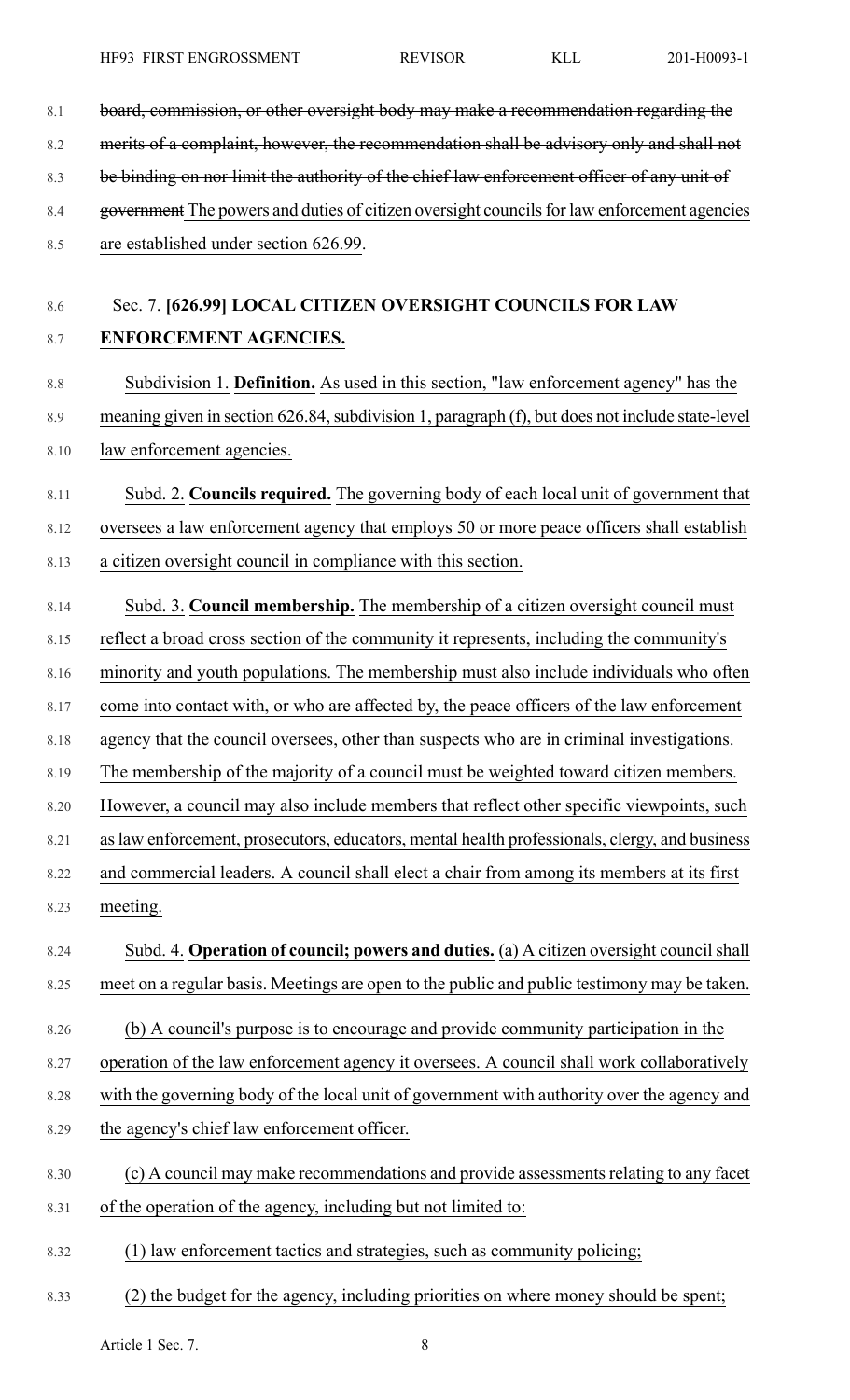| 9.1  | (3) training of the agency's peace officers;                                                       |
|------|----------------------------------------------------------------------------------------------------|
| 9.2  | (4) employment policies, such as residency requirements and minority hiring;                       |
| 9.3  | (5) the substantive operation of the agency relating to such matters as use of force,              |
| 9.4  | profiling, diversion, data collection, equipment, militarization, general investigatory practices, |
| 9.5  | officer-initiated use of force investigations, and cooperation with other law enforcement          |
| 9.6  | agencies; and                                                                                      |
| 9.7  | (6) personnel decisions.                                                                           |
| 9.8  | In addition, a council may evaluate the performance of the agency and the agency's chief           |
| 9.9  | law enforcement officer. A council may recommend whether to extend the chief's term and            |
| 9.10 | on hiring a successor to the chief when a vacancy occurs.                                          |
| 9.11 | Subd. 5. Investigations into police misconduct. At the conclusion of any criminal                  |
| 9.12 | investigation or prosecution, if any, a citizen oversight council may conduct an investigation     |
| 9.13 | into allegations of peace officer misconduct and retain an investigator to facilitate an           |
| 9.14 | investigation. Subject to other applicable law, a council may subpoena or compel testimony         |
| 9.15 | and documents in an investigation. Upon completion of an investigation, a council may              |
| 9.16 | make a finding of misconduct and recommend appropriate discipline against peace officers           |
| 9.17 | employed by the agency. If the governing body grants a council the authority, the council          |
| 9.18 | may impose discipline on peace officers employed by the agency. A council shall submit             |
| 9.19 | investigation reports that contain findings of peace officer misconduct to the chief law           |
| 9.20 | enforcement officer and the Peace Officer Standards and Training Board's complaint                 |
| 9.21 | committee. A council may also make policy recommendations to the chief law enforcement             |
| 9.22 | officer and the Peace Officer Standards and Training Board. For purposes of this section,          |
| 9.23 | "misconduct" means a violation of law, standards promulgated by the Peace Officer Standards        |
| 9.24 | and Training Board, or agency policy.                                                              |
| 9.25 | Subd. 6. Duties of chief law enforcement officer. The chief law enforcement officer                |
| 9.26 | of a law enforcement agency under the jurisdiction of a citizen oversight council shall            |
| 9.27 | cooperate with the council and facilitate the council's achievement of its goals. However,         |
| 9.28 | the officer is under no obligation to agree with individual recommendations of the council         |
| 9.29 | and may oppose a recommendation. If the officer fails to implement a recommendation that           |
| 9.30 | is within the officer's authority, the officer shall inform the council of the failure along with  |
| 9.31 | the officer's underlying reasons.                                                                  |
| 9.32 | Subd. 7. Duties of governing body. A governing body shall ensure that a council is                 |
| 9.33 | given the opportunity to comment in a meaningful way on any matter within its jurisdiction.        |

9.34 This opportunity must occur with sufficient time before action on the matter is required.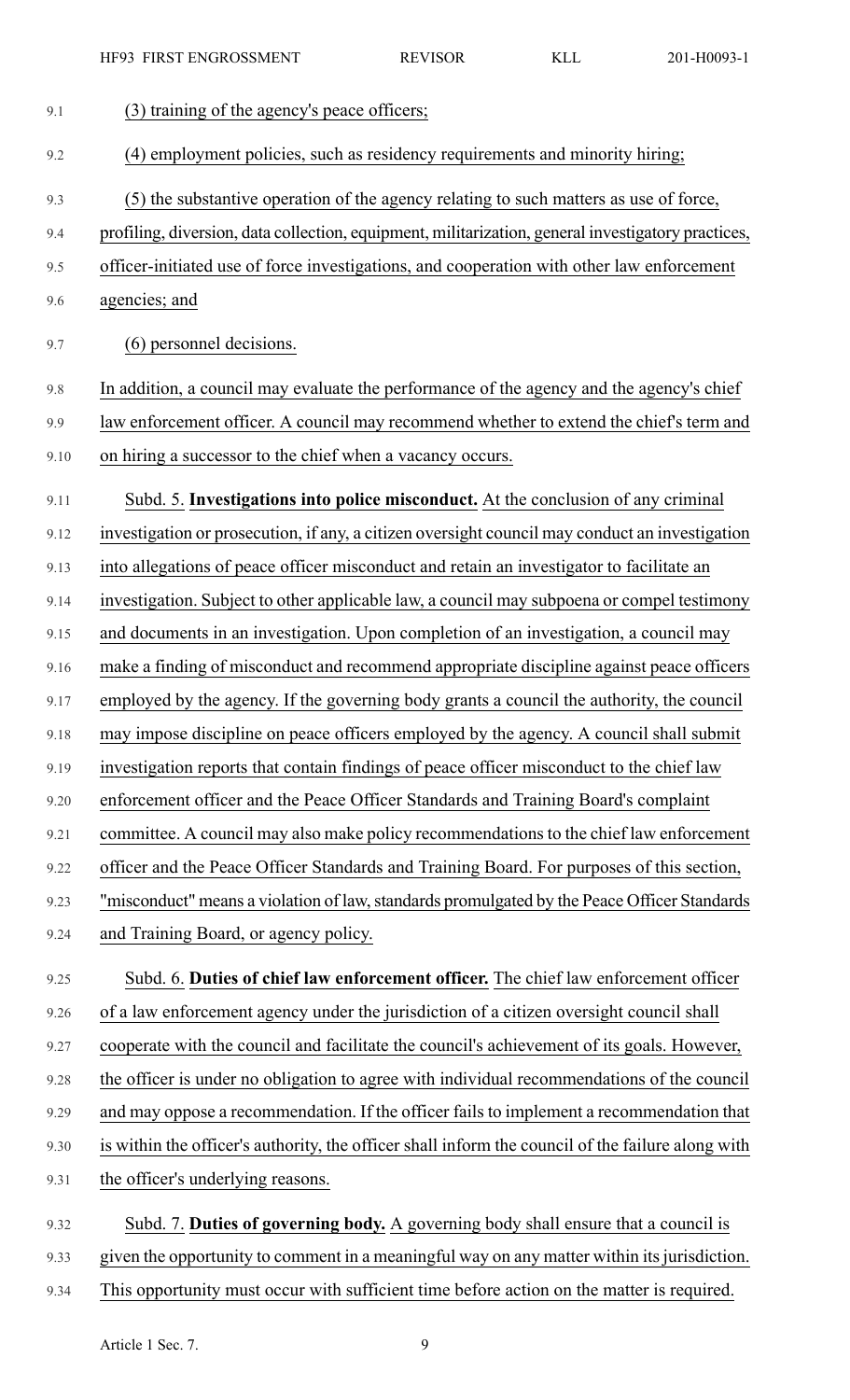| 201-H0093-1 |
|-------------|
|-------------|

| 10.1  | Subd. 8. Other applicable law. Chapters 13 and 13D apply to oversight councils under        |
|-------|---------------------------------------------------------------------------------------------|
| 10.2  | this section.                                                                               |
| 10.3  | Subd. 9. Annual report. A citizen oversight council shall release an annual report that     |
| 10.4  | addresses its activities. At a minimum, the report must summarize the council's activities  |
| 10.5  | for the past year; recommendations made by the council, including what actions, if any,     |
| 10.6  | were taken by other entities in response to the recommendations; and the amount of money    |
| 10.7  | spent for the council's operation and the money's source.                                   |
| 10.8  | <b>EFFECTIVE DATE.</b> This section is effective the day following final enactment.         |
| 10.9  | Sec. 8. TIMING.                                                                             |
| 10.10 | Governing bodies of local units of government shall comply with Minnesota Statutes,         |
| 10.11 | section 626.99, by September 1, 2020. A citizen oversight council shall conduct its first   |
| 10.12 | meeting by October 1, 2020.                                                                 |
| 10.13 | <b>EFFECTIVE DATE.</b> This section is effective the day following final enactment.         |
| 10.14 | Sec. 9. COMPLIANCE REVIEWS.                                                                 |
| 10.15 | The state auditor shall conduct reviews as appropriate and on a regular basis to ensure     |
| 10.16 | that local units of government are in compliance with this article.                         |
| 10.17 | <b>EFFECTIVE DATE.</b> This section is effective the day following final enactment.         |
| 10.18 | Sec. 10. INITIAL APPOINTMENTS; PROPOSED MEETING.                                            |
| 10.19 | Initial appointments to the Police-Community Relations Council established in section       |
| 10.20 | 1 must be made no later than August 1, 2020. The executive director of the Peace Officer    |
| 10.21 | Standards and Training Board must convene the council's first meeting no later than         |
| 10.22 | September 1, 2020.                                                                          |
| 10.23 | <b>EFFECTIVE DATE.</b> This section is effective the day following final enactment.         |
| 10.24 | Sec. 11. APPROPRIATION; PEACE OFFICER COMMUNITY POLICING                                    |
| 10.25 | <b>EXCELLENCE REPORT DATABASE.</b>                                                          |
| 10.26 | (a) \$ in fiscal year 2021 is appropriated from the general fund to the Office of Justice   |
| 10.27 | Programs for a grant to a qualified community-based research organization to develop a      |
| 10.28 | system to classify and report peace officer discipline by category, severity, type, and     |
| 10.29 | demographic data of those involved in the incident. The executive director of the Office of |

10.30 Justice Programs must consult with the Police-Community Relations Council before selecting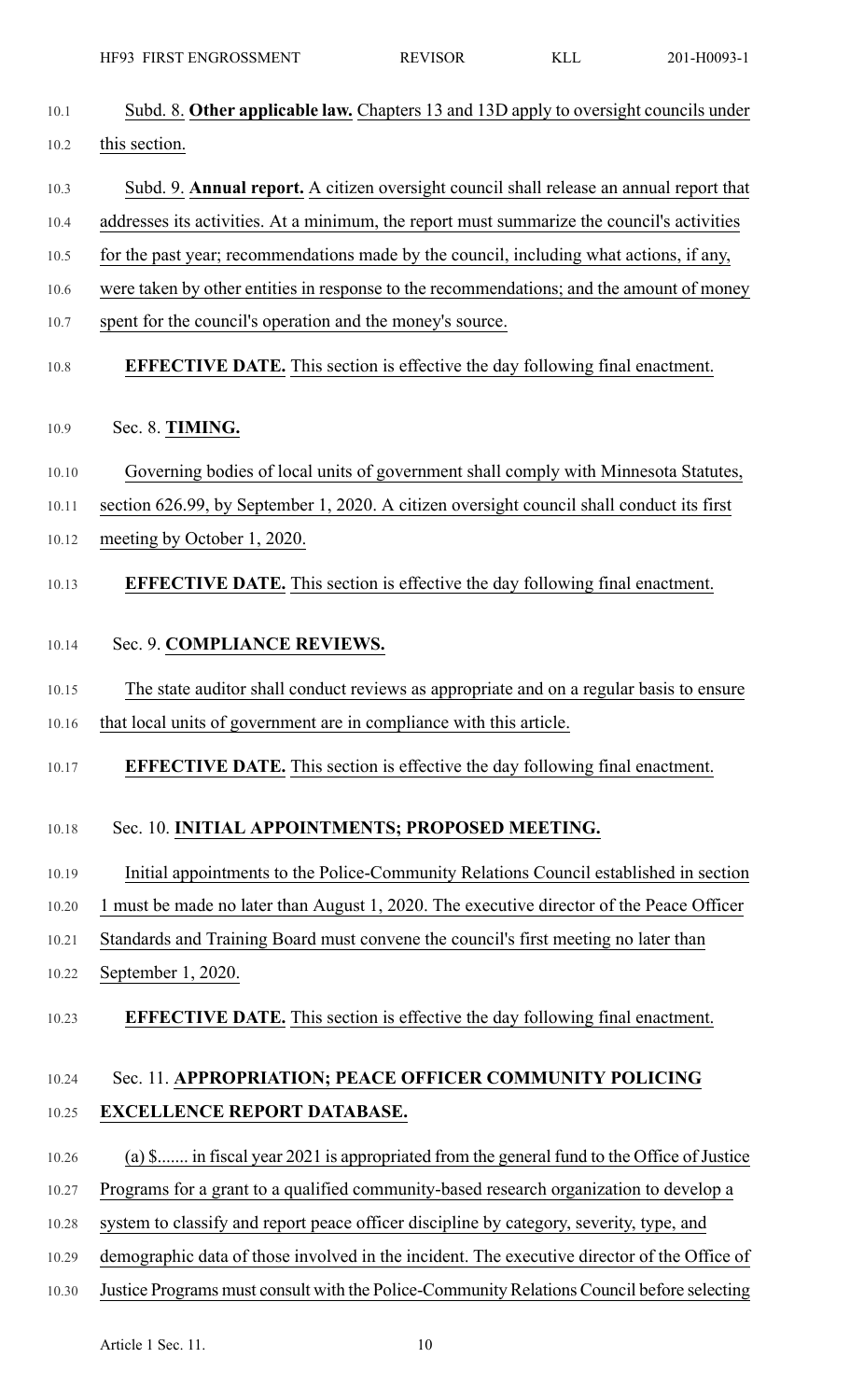| 11.1  | a community-based research organization to receive the grant. As part of the system, the              |
|-------|-------------------------------------------------------------------------------------------------------|
| 11.2  | grant recipient must develop and incorporate:                                                         |
| 11.3  | (1) a protocol to assign a unique identifier for each peace officer; and                              |
| 11.4  | (2) safeguards to protect personal identifying information of peace officers.                         |
| 11.5  | (b) The grant recipient, in consultation with the stakeholder group identified in paragraph           |
| 11.6  | (c), may recommend changes on how to adapt the system under paragraph (a) to collect                  |
| 11.7  | additional policing data that corresponds with peace officer interactions with the public             |
| 11.8  | generally and suspects, arrests, and victims specifically.                                            |
| 11.9  | (c) In developing the system described in paragraph (a), the grant recipient shall consult            |
| 11.10 | with the Police-Community Relations Council established under section 626.8434.                       |
| 11.11 | <b>ARTICLE 2</b>                                                                                      |
| 11.12 | POLICIES, TRAINING, REPORTING, APPROPRIATIONS                                                         |
| 11.13 | Section 1. Minnesota Statutes 2018, section 541.073, subdivision 2, is amended to read:               |
| 11.14 | Subd. 2. Limitations period. (a) Except as provided in paragraph (b), an action for                   |
| 11.15 | damages based on sexual abuse: (1) must be commenced within six years of the alleged                  |
| 11.16 | sexual abuse in the case of alleged sexual abuse of an individual 18 years or older; (2) may          |
| 11.17 | be commenced at any time in the case of alleged sexual abuse of an individual under the               |
| 11.18 | age of 18, except as provided for in subdivision 4; and (3) must be commenced before the              |
| 11.19 | plaintiff is 24 years of age in a claim against a natural person alleged to have sexually abused      |
| 11.20 | a minor when that natural person was under 14 years of age.                                           |
| 11.21 | (b) An action for damages based on sexual abuse may be commenced at any time in the                   |
| 11.22 | case of alleged sexual abuse by a peace officer, as defined in section 626.84, subdivision            |
| 11.23 | $1$ , paragraph (c).                                                                                  |
| 11.24 | $\overline{a}$ (c) The plaintiff need not establish which act in a continuous series of sexual abuse  |
| 11.25 | acts by the defendant caused the injury.                                                              |
| 11.26 | $\overline{e}$ (d) This section does not affect the suspension of the statute of limitations during a |
| 11.27 | period of disability under section 541.15.                                                            |
| 11.28 | <b>EFFECTIVE DATE.</b> This section is effective the day following final enactment and                |
| 11.29 | applies to causes of action that arise on or after that date; causes of action that arose before      |
| 11.30 | that date if the limitations period has not expired; and, notwithstanding any statutory or            |
| 11.31 | common law to the contrary, retroactively to any causes of action that arose before that              |
| 11.32 | date.                                                                                                 |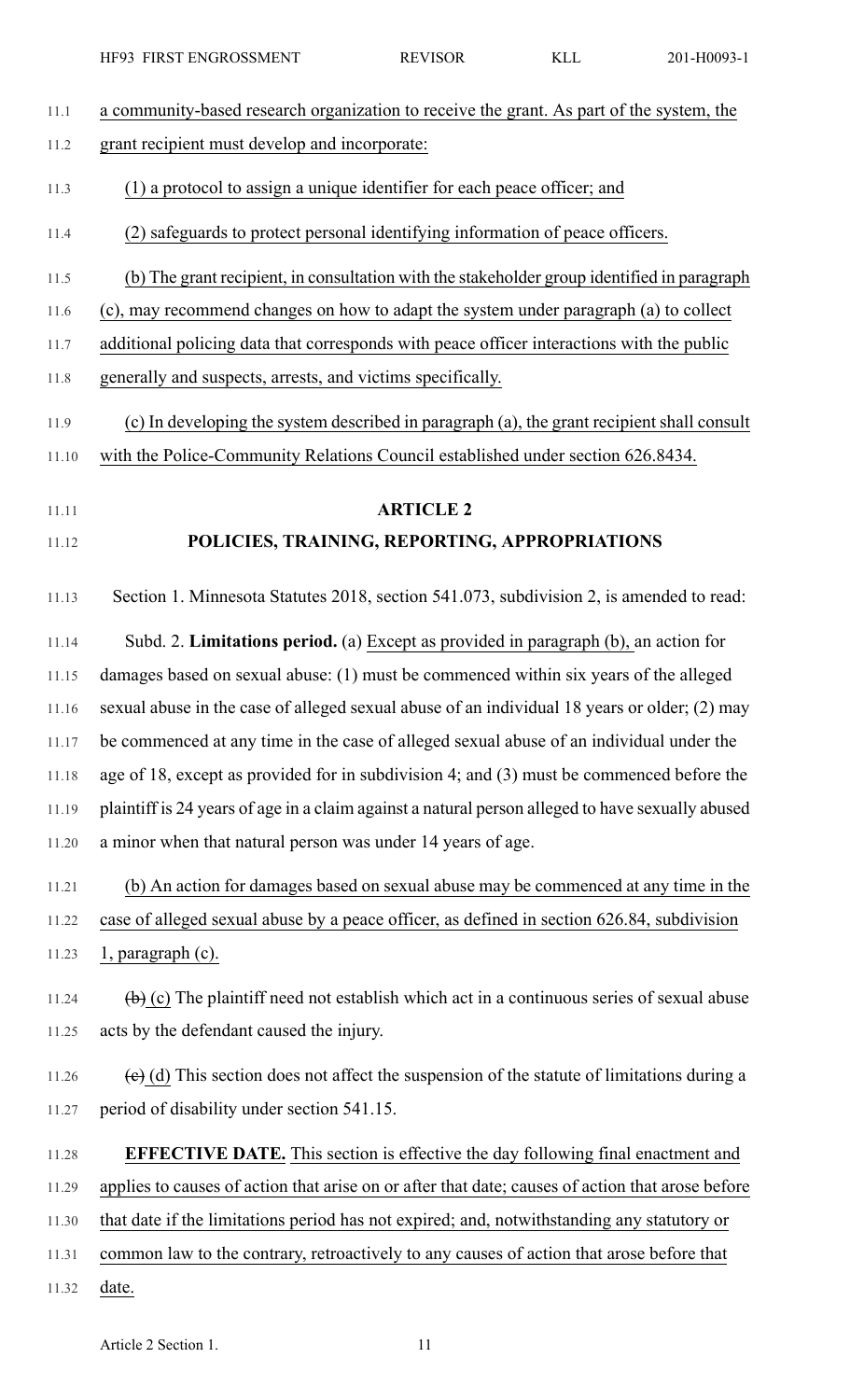| 12.1  | Sec. 2. [541.155] PERIODS OF INVESTIGATION OF PEACE OFFICER NOT                                  |
|-------|--------------------------------------------------------------------------------------------------|
| 12.2  | <b>COUNTED.</b>                                                                                  |
| 12.3  | (a) For purposes of this section, "peace officer" has the meaning given in section 626.84,       |
| 12.4  | subdivision 1, paragraph (c).                                                                    |
| 12.5  | (b) Any of the following, arising anytime after a cause of action accrued and during the         |
| 12.6  | period of limitation, shall suspend the running of the period of limitation until the same is    |
| 12.7  | removed:                                                                                         |
| 12.8  | (1) a criminal investigation of a peace officer for any conduct giving rise to the cause         |
| 12.9  | of action;                                                                                       |
| 12.10 | (2) a criminal prosecution of a peace officer for any conduct giving rise to the cause of        |
| 12.11 | action; or                                                                                       |
| 12.12 | (3) investigation by any political subdivision, state law enforcement agency, or the Board       |
| 12.13 | of Peace Officer Standards and Training into allegations of misconduct by a peace officer        |
| 12.14 | giving rise to the cause of action.                                                              |
| 12.15 | <b>EFFECTIVE DATE.</b> This section is effective the day following final enactment and           |
| 12.16 | applies to causes of action that arise on or after that date; causes of action that arose before |
| 12.17 | that date if the limitations period has not expired; and, notwithstanding any statutory or       |
| 12.18 | common law to the contrary, retroactively to any causes of action that arose before that         |
| 12.19 | date.                                                                                            |
| 12.20 | Sec. 3. Minnesota Statutes 2018, section 573.02, subdivision 1, is amended to read:              |
| 12.21 | Subdivision 1. Death action. When death is caused by the wrongful act or omission of             |
| 12.22 | any person or corporation, the trustee appointed as provided in subdivision 3 may maintain       |
| 12.23 | an action therefor if the decedent might have maintained an action, had the decedent lived,      |
| 12.24 | for an injury caused by the wrongful act or omission. An action to recover damages for a         |
| 12.25 | death caused by the alleged professional negligence of a physician, surgeon, dentist, hospital   |
| 12.26 | or sanitarium, or an employee of a physician, surgeon, dentist, hospital or sanitarium shall     |
| 12.27 | be commenced within three years of the date of death, but in no event shall be commenced         |
| 12.28 | beyond the time set forth in section 541.076. An action to recover damages for a death           |
| 12.29 | caused by an intentional act constituting murder may be commenced at any time after the          |
| 12.30 | death of the decedent. An action to recover damages for a death caused by a peace officer,       |
| 12.31 | as defined in section 626.84, subdivision 1, paragraph (c), may be commenced at any time         |
| 12.32 | after the death of the decedent. Any other action under this section may be commenced            |
| 12.33 | within three years after the date of death provided that the action must be commenced within     |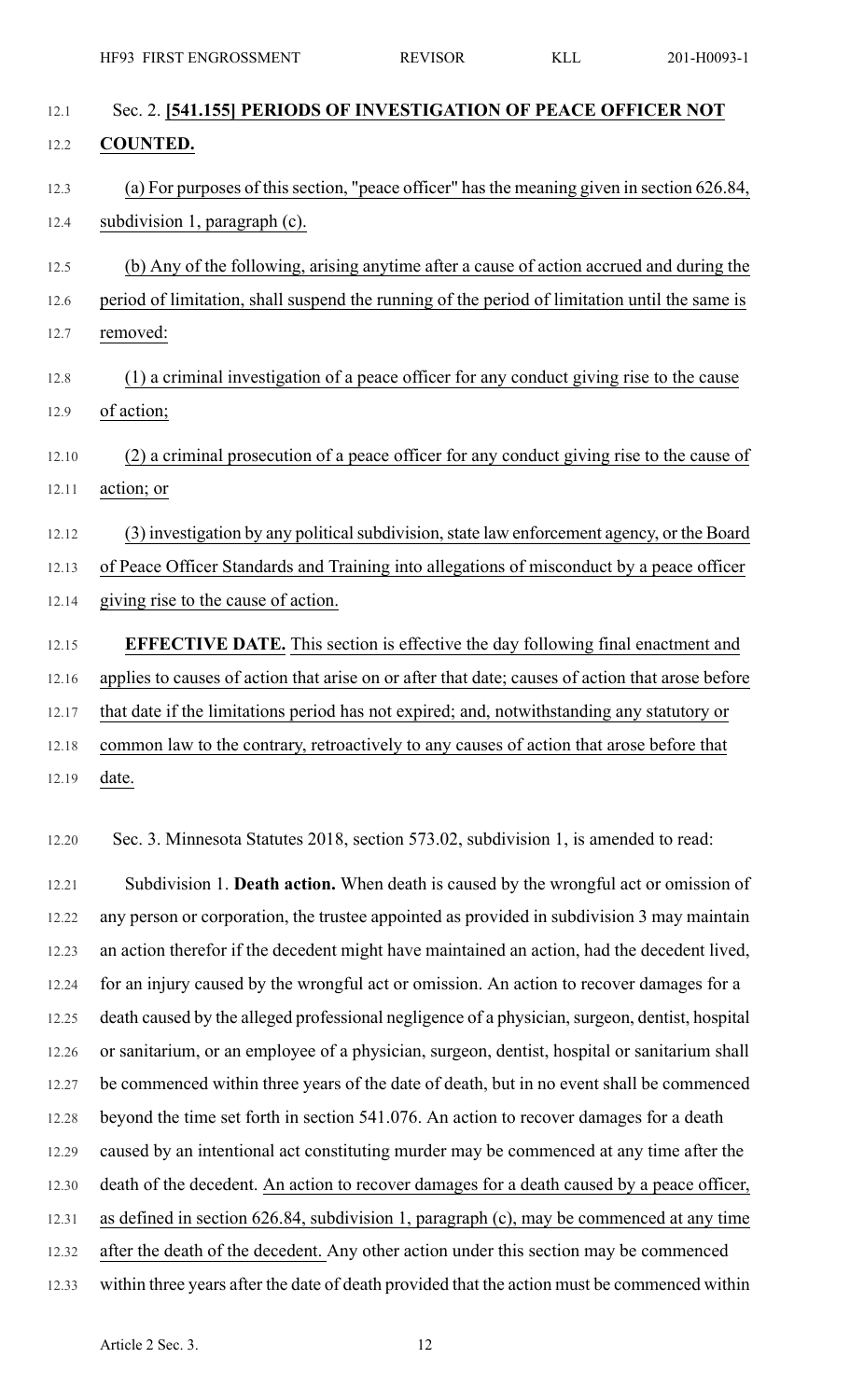13.1 six years after the act or omission. The recovery in the action is the amount the jury deems 13.2 fair and just in reference to the pecuniary loss resulting from the death, and shall be for the 13.3 exclusive benefit of the surviving spouse and next of kin, proportionate to the pecuniary 13.4 loss severally suffered by the death. The court then determines the proportionate pecuniary 13.5 loss of the persons entitled to the recovery and orders distribution accordingly. Funeral 13.6 expenses and any demand for the support of the decedent allowed by the court having 13.7 jurisdiction of the action, are first deducted and paid. Punitive damages may be awarded as 13.8 provided in section 549.20.

13.9 If an action for the injury was commenced by the decedent and not finally determined 13.10 while living, it may be continued by the trustee for recovery of damages for the exclusive 13.11 benefit of the surviving spouse and next of kin, proportionate to the pecuniary loss severally 13.12 suffered by the death. The court on motion shall make an order allowing the continuance 13.13 and directing pleadings to be made and issues framed as in actions begun under this section.

13.14 **EFFECTIVE DATE.** This section is effective the day following final enactment and 13.15 applies to causes of action that arise on or after that date; causes of action that arose before 13.16 that date if the limitations period has not expired; and, notwithstanding any statutory or 13.17 common law to the contrary, retroactively to any causes of action that arose before that 13.18 date.

13.19 Sec. 4. Minnesota Statutes 2018, section 609.06, subdivision 1, is amended to read:

13.20 Subdivision 1. **When authorized.** Except as otherwise provided in subdivision 13.21 subdivisions 2 and 3, reasonable force may be used upon or toward the person of another 13.22 without the other's consent when the following circumstances exist or the actor reasonably 13.23 believes them to exist:

13.24 (1) when used by a public officer or one assisting a public officer under the public 13.25 officer's direction:

13.26 (a) in effecting a lawful arrest; or

- 13.27 (b) in the execution of legal process; or
- 13.28 (c) in enforcing an order of the court; or

13.29 (d) in executing any other duty imposed upon the public officer by law; or

13.30 (2) when used by a person not a public officer in arresting another in the cases and in 13.31 the manner provided by law and delivering the other to an officer competent to receive the 13.32 other into custody; or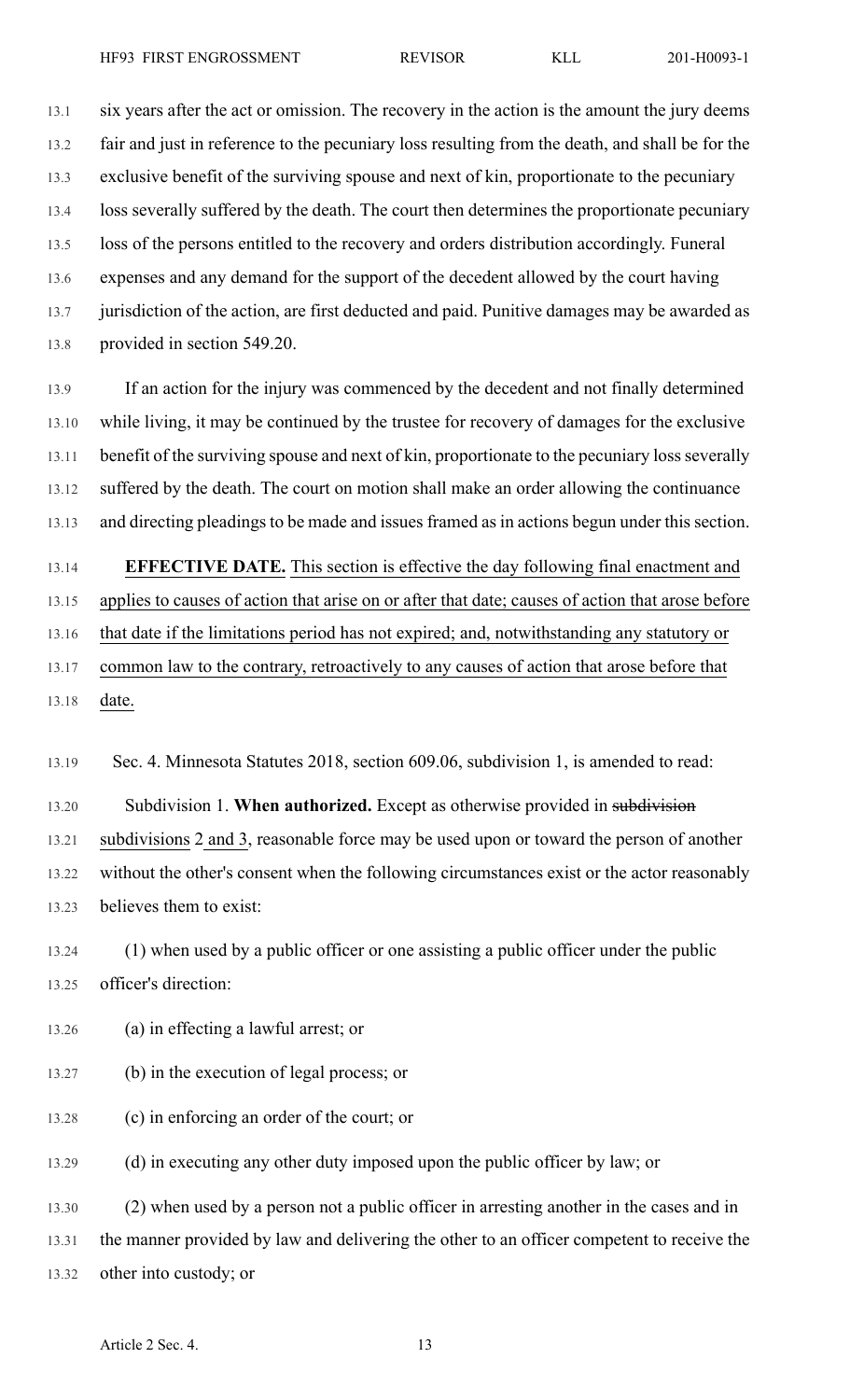14.1 (3) when used by any person in resisting or aiding another to resist an offense against 14.2 the person; or

14.3 (4) when used by any person in lawful possession of real or personal property, or by 14.4 another assisting the person in lawful possession, in resisting a trespass upon or other 14.5 unlawful interference with such property; or

14.6 (5) when used by any person to prevent the escape, or to retake following the escape, 14.7 of a person lawfully held on a charge or conviction of a crime; or

14.8 (6) when used by a parent, guardian, teacher, or other lawful custodian of a child or 14.9 pupil, in the exercise of lawful authority, to restrain or correct such child or pupil; or

14.10 (7) when used by a school employee or school bus driver, in the exercise of lawful 14.11 authority, to restrain a child or pupil, or to prevent bodily harm or death to another; or

14.12 (8) when used by a common carrier in expelling a passenger who refusesto obey a lawful 14.13 requirement for the conduct of passengers and reasonable care is exercised with regard to 14.14 the passenger's personal safety; or

14.15 (9) when used to restrain a person with a mental illness or a person with a developmental 14.16 disability from self-injury or injury to another or when used by one with authority to do so 14.17 to compel compliance with reasonable requirements for the person's control, conduct, or 14.18 treatment; or

14.19 (10) when used by a public or private institution providing custody or treatment against 14.20 one lawfully committed to it to compel compliance with reasonable requirements for the 14.21 control, conduct, or treatment of the committed person.

14.22 Sec. 5. Minnesota Statutes 2018, section 609.06, is amended by adding a subdivision to 14.23 read:

## 14.24 Subd. 3. **Limitations on the use of certain restraints.** (a) A peace officer may not use 14.25 any of the following restraints:

- 14.26 (1) lateral vascular neck restraint;
- 14.27 (2) choke holds;
- 14.28 (3) neck holds;

14.29 (4) tying all of a person's limbs together behind the person's back to render the person 14.30 immobile; or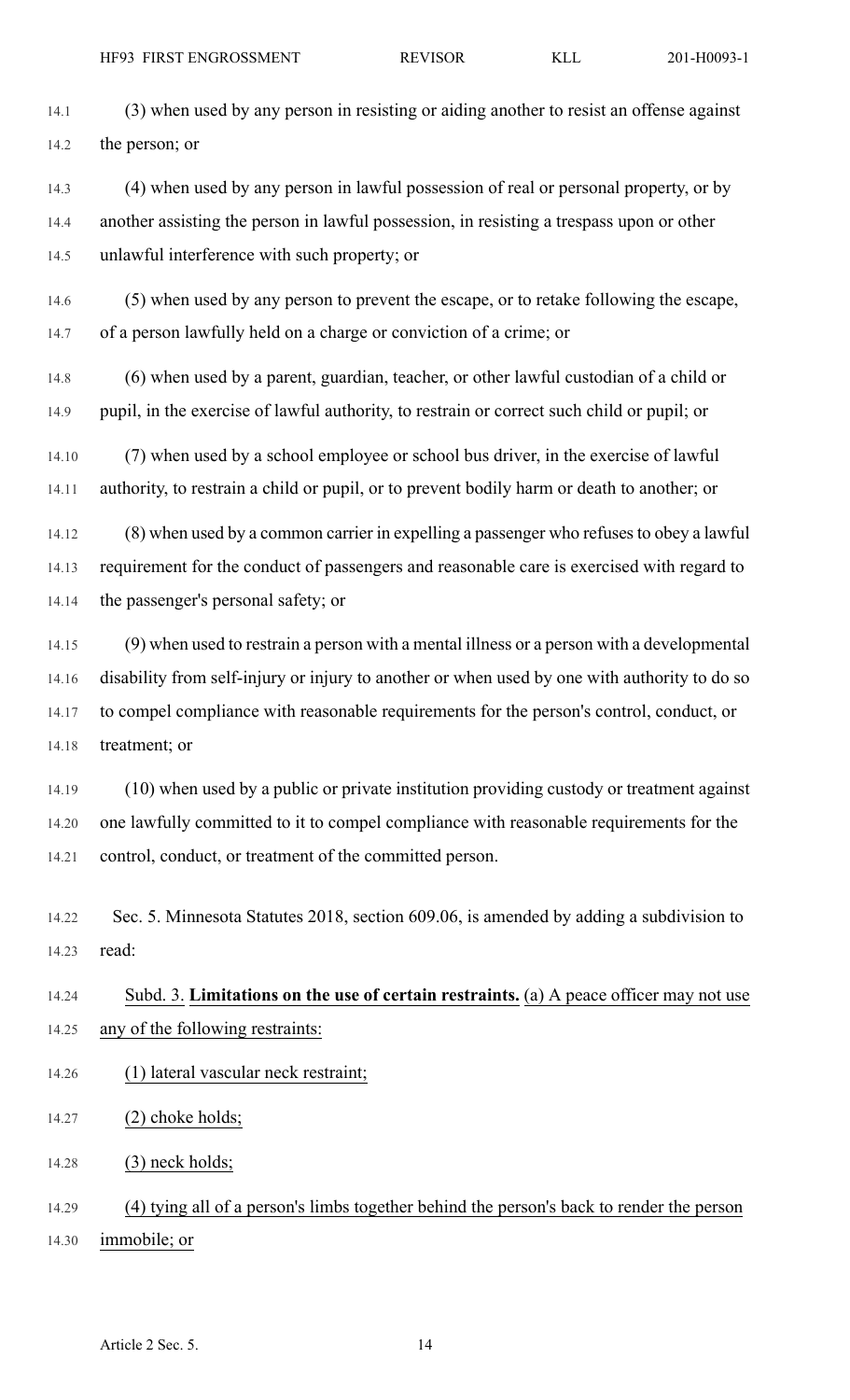| HF93 FIRST ENGROSSMENT                                                                              | <b>REVISOR</b> | <b>KLL</b> | 201-H0093-1 |
|-----------------------------------------------------------------------------------------------------|----------------|------------|-------------|
| (5) securing a person in any way that results in transporting the person face down in a             |                |            |             |
| vehicle.                                                                                            |                |            |             |
| (b) A peace officer may not use any other restraint that restricts free movement of a               |                |            |             |
| person's neck or head for any purpose other than to protect the peace officer or another from       |                |            |             |
| imminent harm.                                                                                      |                |            |             |
| <b>EFFECTIVE DATE.</b> This section is effective the day following final enactment.                 |                |            |             |
| Sec. 6. Minnesota Statutes 2018, section 626.8432, subdivision 2, is amended to read:               |                |            |             |
| Subd. 2. Mandatory revocation; discovery of disqualifying conviction after licensure;               |                |            |             |
| termination for wrongful use of force. (a) The board may suspend or shall revoke a peace            |                |            |             |
| officer or part-time peace officer license when the licensee:                                       |                |            |             |
| (1) has been convicted of a crime recognized by the board as a crime that would disqualify          |                |            |             |
| the licensee from participating in a professional peace officer education course, taking the        |                |            |             |
| peace officer licensing examination or the part-time peace officer licensing examination,           |                |            |             |
| or maintaining eligibility for licensure under Minnesota Rules, chapter 6700; or                    |                |            |             |
| (2) is terminated for a violation of the agency's use of force policy.                              |                |            |             |
| (b) The authority to suspend or revoke a license shall include all individuals who have             |                |            |             |
| been granted a license when a disqualifying conviction that would have precluded eligibility        |                |            |             |
| for licensure is discovered after licensure.                                                        |                |            |             |
| (c) If the board revokes the license of an officer under paragraph (a), clause (1), and the         |                |            |             |
| officer is later reinstated after an appeal of the officer's termination, the board must reconsider |                |            |             |
| the decision to revoke the officer's license.                                                       |                |            |             |
| Sec. 7. [626.8434] WARRIOR-STYLE TRAINING PROHIBITED.                                               |                |            |             |
| Subdivision 1. Definition. For purposes of this section, "warrior-style training" means             |                |            |             |
| training for peace officers that is intended to increase a peace officer's likelihood or            |                |            |             |
| willingness to use deadly force in encounters with community members.                               |                |            |             |
| Subd. 2. No continuing education credits or tuition reimbursement. (a) The board                    |                |            |             |
| may not certify a continuing education course that includes warrior-style training.                 |                |            |             |

- 15.28 (b) The board may not grant continuing education credit to a peace officer for a course 15.29 that includes warrior-style training.
- 15.30 (c) The board may not reimburse a law enforcement agency or a peace officer for a 15.31 course that includes warrior-style training.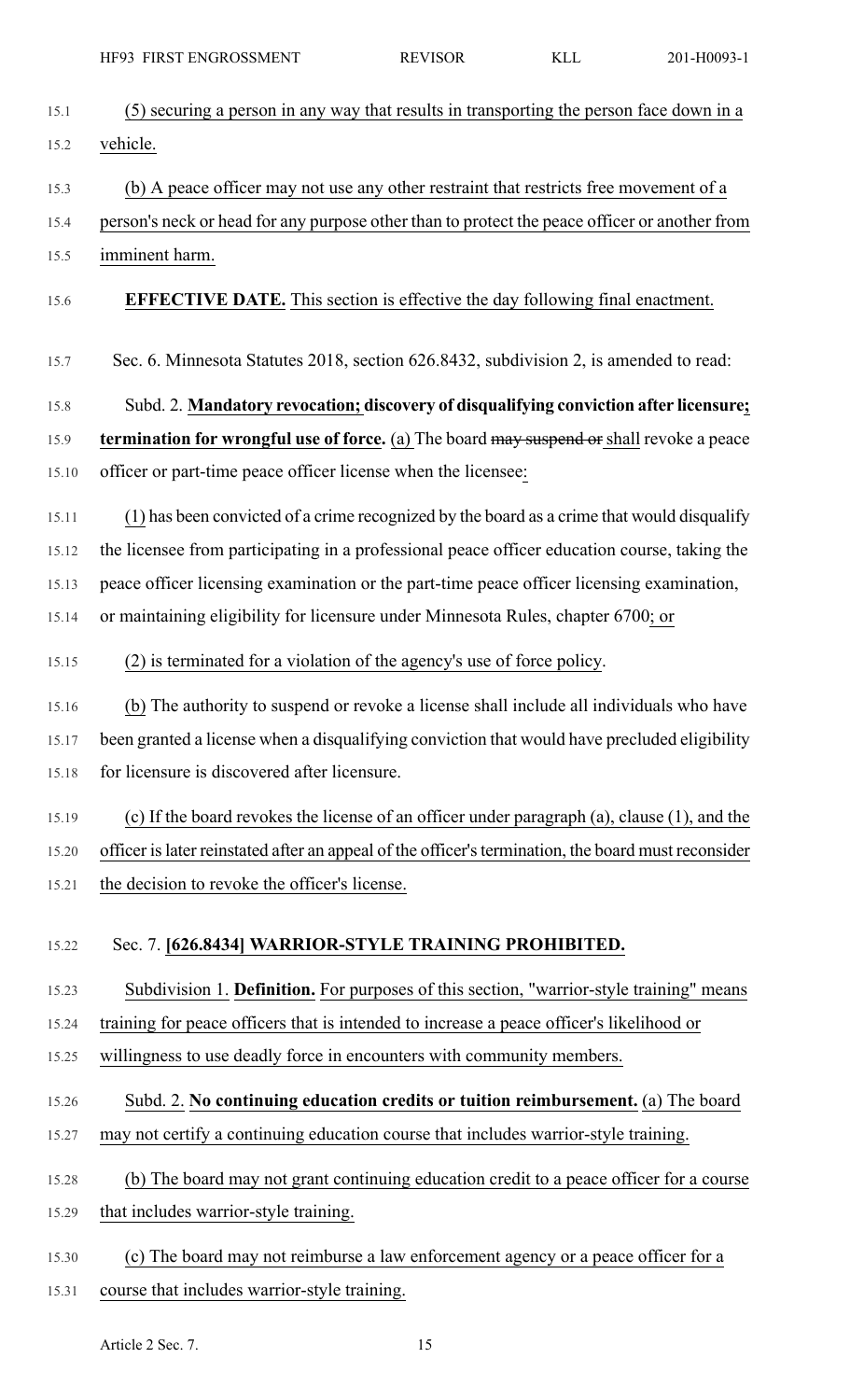16.1 Subd. 3. **Training prohibited.** A law enforcement agency may not provide warrior-style 16.2 training, directly or through a third party, to a peace officer.

## 16.3 Sec. 8. **[626.8435] MANDATORY REPORTING PEACE OFFICER** 16.4 **TERMINATIONS AND RESIGNATIONS.**

- 16.5 A chief law enforcement officer must report to the Peace Officer Standards and Training
- 16.6 Board when a peace officer is discharged or resigns from employment due to misconduct
- 16.7 or when a peace officer is suspended or resigns while a misconduct investigation is pending.
- 16.8 The report must be made to the board within ten days after the discharge, suspension, or
- 16.9 resignation has occurred. The board must investigate the report for and the reporting agency
- 16.10 must cooperate in the investigation. Notwithstanding any provision in chapter 13 or any
- 16.11 law to the contrary, upon written request from the board, the law enforcement agency shall
- 16.12 provide the board with information about the peace officer from the agency's files, any
- 16.13 termination or disciplinary proceeding, any settlement or compromise, or any investigative 16.14 file.
- 16.15 Sec. 9. Minnesota Statutes 2018, section 626.8452, is amended by adding a subdivision 16.16 to read:
- 16.17 Subd. 1a. **Prohibition on use of certain restraints.** By January 1, 2021, the head of
- 16.18 every local and state law enforcement agency shall update and enforce the written policy
- 16.19 described in subdivision 1 to prohibit:
- 16.20 (1) the use of lateral vascular neck restraint;
- 16.21 (2) the use of choke holds;
- 16.22 (3) the use of neck holds;

- 16.24 immobile;
- 16.25 (5) transporting a person face down in a vehicle; and
- 16.26 (6) the use of any other restraint that restricts free movement of a person's neck or head
- 16.27 for any purpose other than to protect the peace officer or another from imminent harm.
- 16.28 **EFFECTIVE DATE.** This section is effective the day following final enactment.

<sup>16.23</sup> (4) tying all of a person's limbs together behind the person's back to render the person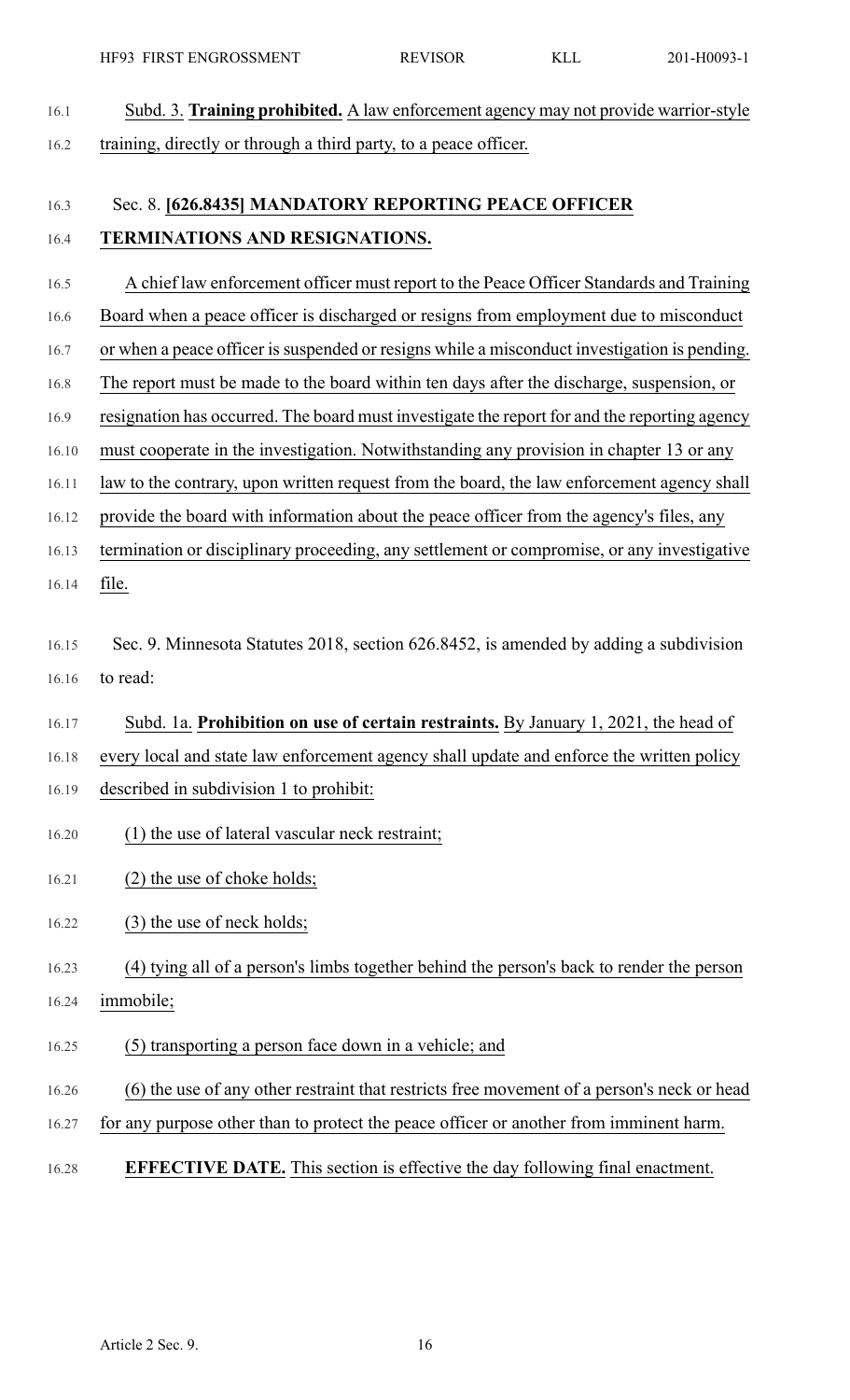| 17.1  | Sec. 10. [626.8475] DUTY TO INTERCEDE AND REPORT; POLICIES REQUIRED.                          |
|-------|-----------------------------------------------------------------------------------------------|
| 17.2  | Subdivision 1. Duties; discipline. (a) Regardless of tenure or rank, a peace officer must     |
| 17.3  | intercede when:                                                                               |
| 17.4  | (1) present and observing another peace officer using force in violation of section 609.066,  |
| 17.5  | subdivision 2, or otherwise beyond that which is objectively reasonable under the             |
| 17.6  | circumstances; and                                                                            |
| 17.7  | (2) physically or verbally able to do so.                                                     |
| 17.8  | (b) A peace officer who observes another employee or peace officer use force that             |
| 17.9  | exceeds the degree of force permitted by law has the duty to report the incident in writing   |
| 17.10 | within 24 hours to the chief law enforcement officer of the agency that employs the reporting |
| 17.11 | peace officer.                                                                                |
| 17.12 | (c) A peace officer who breaches a duty established in this subdivision is subject to         |
| 17.13 | discipline by the board under Minnesota Rules, part 6700.1600.                                |
| 17.14 | Subd. 2. Model policy required. By September 15, 2020, the commissioner of public             |
| 17.15 | safety, in consultation with the board, the attorney general, and other interested parties,   |
| 17.16 | must develop a comprehensive model policy to require peace officers to intercede to prevent   |
| 17.17 | the use of unreasonable force and report incidents of excessive use of force. The policy, at  |
| 17.18 | a minimum, must be consistent with subdivision 1. The board must distribute the model         |
| 17.19 | policy to all chief law enforcement officers.                                                 |
| 17.20 | Subd. 3. Agency policies required. (a) By December 15, 2020, the chief law enforcement        |
| 17.21 | officer of every state and local law enforcement agency must establish and enforce a written  |
| 17.22 | policy requiring peace officers employed by the agency to intercede and report that is        |
| 17.23 | identical or substantially similar to the model policy developed under subdivision 2.         |
| 17.24 | (b) Every state and local law enforcement agency must certify to the board that it has        |
| 17.25 | adopted a written policy in compliance with this subdivision.                                 |
| 17.26 | (c) The board must assist the chief law enforcement officer of each state and local law       |
| 17.27 | enforcement agency in developing and implementing policies under this subdivision.            |
| 17.28 | Subd. 4. Compliance reviews authorized. The board has authority to inspect state and          |
| 17.29 | local law enforcement agency policies to ensure compliance with subdivision 3. The board      |
| 17.30 | may conduct this inspection based upon a complaint it receives about a particular agency      |
| 17.31 | or through a random selection process. The board may impose licensing sanctions and seek      |
| 17.32 | injunctive relief under section 214.11 for an agency's failure to comply with subdivision 3.  |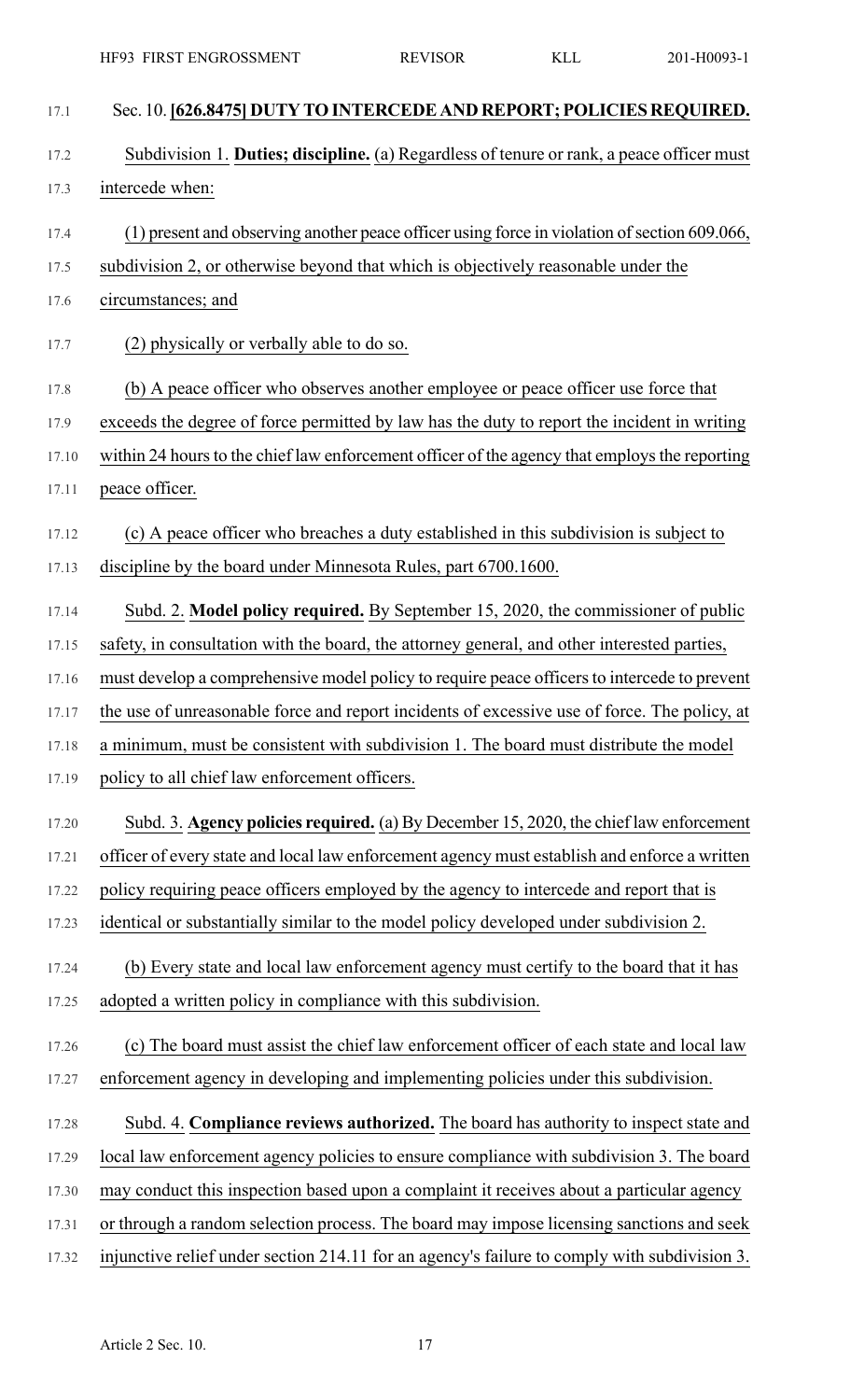| 18.1  | Sec. 11. [626.892] PEACE OFFICER GRIEVANCE ARBITRATION SELECTION                                   |
|-------|----------------------------------------------------------------------------------------------------|
| 18.2  | PROCEDURE.                                                                                         |
| 18.3  | Subdivision 1. <b>Definitions.</b> (a) For the purposes of this section, the terms defined in this |
| 18.4  | section have the meanings given them.                                                              |
| 18.5  | (b) "Commissioner" means the commissioner of the Bureau of Mediation Services.                     |
| 18.6  | (c) "Employer" means a political subdivision or law enforcement agency employing a                 |
| 18.7  | peace officer.                                                                                     |
| 18.8  | (d) "Grievance" means a dispute or disagreement regarding any written disciplinary                 |
| 18.9  | action, discharge, or termination decision of a peace officer arising under a collective           |
| 18.10 | bargaining agreement covering peace officers.                                                      |
| 18.11 | (e) "Grievance arbitration" means binding arbitration of a grievance under the grievance           |
| 18.12 | procedure in a collective bargaining agreement covering peace officers, as required by this        |
| 18.13 | section or sections 179A.04, 179A.20, and 179A.21, subdivision 3, to the extent those              |
| 18.14 | sections are consistent with this section.                                                         |
| 18.15 | "Grievance procedure" has the meaning given in section 179A.20, subdivision 4,<br>(f)              |
| 18.16 | except as otherwise provided in this section or to the extent inconsistent with this section.      |
| 18.17 | (g) "Peace officer" means a licensed peace officer or part-time peace officer subject to           |
| 18.18 | licensure under sections 626.84 to 626.863.                                                        |
| 18.19 | Subd. 2. Applicability. Notwithstanding any contrary provision of law, home rule                   |
| 18.20 | charter, ordinance, or resolution, effective the day following final enactment, the arbitrator     |
| 18.21 | selection procedure established under this section shall apply to all peace officer grievance      |
| 18.22 | arbitrations for written disciplinary action, discharge, or termination, and must be included      |
| 18.23 | in the grievance procedure for all collective bargaining agreements covering peace officers        |
| 18.24 | negotiated on or after that date. This section does not authorize arbitrators appointed under      |
| 18.25 | this section to hear arbitrations of public employees who are not peace officers.                  |
| 18.26 | Subd. 3. Roster of arbitrators. The governor, in consultation with community and law               |
| 18.27 | enforcement stakeholders, shall appoint a roster of six persons specifically suited and            |
| 18.28 | qualified by training and experience to act as arbitrators for peace officer grievance             |
| 18.29 | arbitrations under this section. Arbitrators appointed to the roster shall only hear grievance     |
| 18.30 | arbitrations for peace officers as provided under this section. The governor shall exercise        |
| 18.31 | this power of appointment as conferred by law. Arbitrator terms and roster requirements            |
| 18.32 | under Minnesota Rules, chapters 5500 to 5530, shall apply to the extent consistent with this       |
| 18.33 | section.                                                                                           |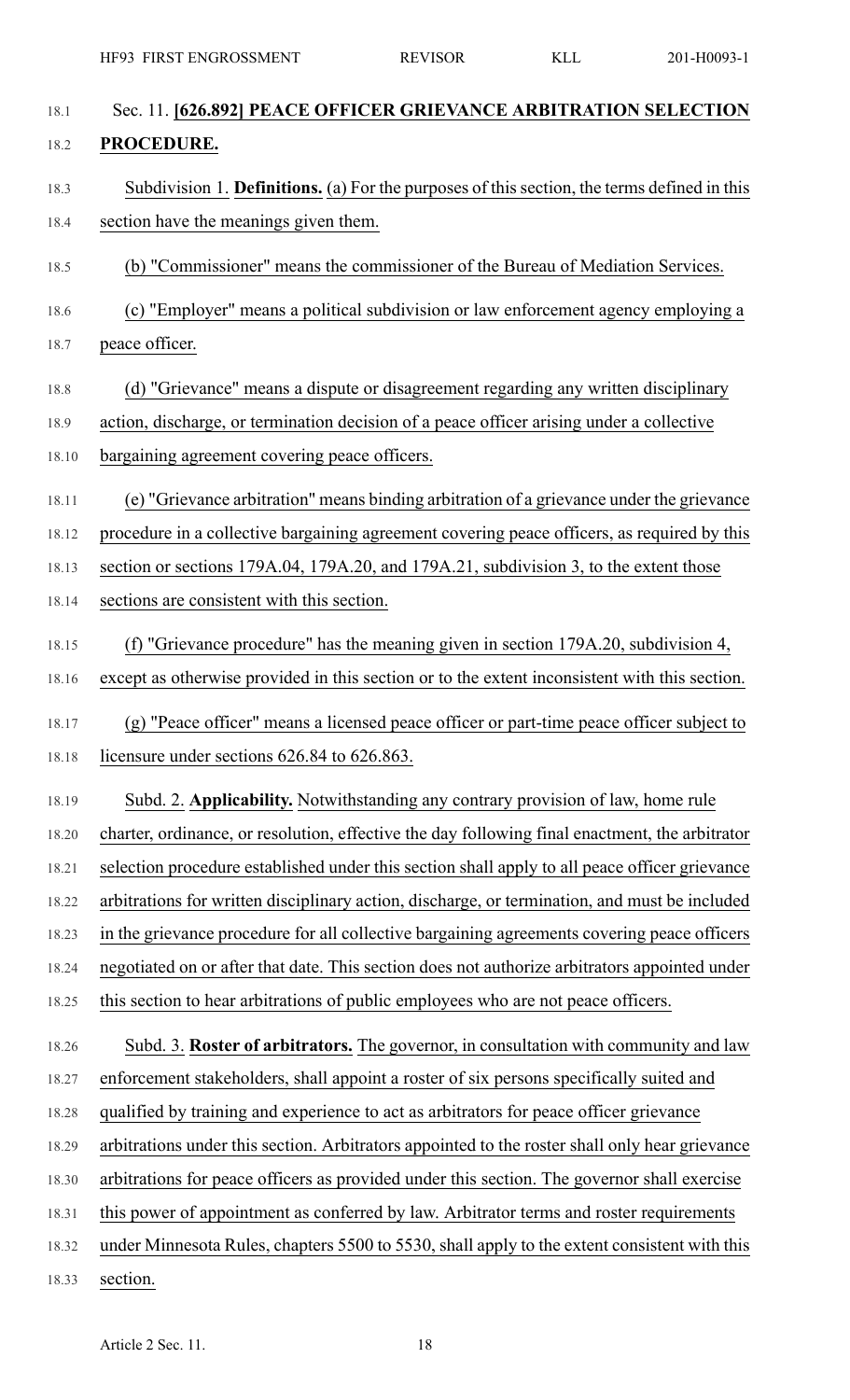| 19.1  | Subd. 4. Arbitrator qualifications. A person seeking appointment to the arbitrator              |
|-------|-------------------------------------------------------------------------------------------------|
| 19.2  | roster under this section must complete initial training on culture competency, racism,         |
| 19.3  | implicit bias, and recognizing and valuing community diversity and cultural differences,        |
| 19.4  | and must continue to complete the training as required during the person's appointment.         |
| 19.5  | The commissioner may adopt rules establishing training and requirements for this purpose.       |
| 19.6  | Subd. 5. Selection of arbitrators. The commissioner shall assign or appoint an arbitrator       |
| 19.7  | or panel of arbitrators from the roster to a peace officer grievance arbitration under this     |
| 19.8  | section on a random or rotating basis. The parties shall not participate in, negotiate for, or  |
| 19.9  | agree to the selection of an arbitrator or arbitration panel under this section. The arbitrator |
| 19.10 | or panel shall decide the grievance, and the decision is binding subject to the provisions of   |
| 19.11 | chapter 572B.                                                                                   |
| 19.12 | Subd. 6. Interaction with other laws. (a) Sections 179A.21, subdivision 2, and 572B.11,         |
| 19.13 | paragraph (a), and rules for arbitrator selection promulgated pursuant to section 179A.04       |
| 19.14 | shall not apply to a peace officer grievance arbitration under this section.                    |
| 19.15 | (b) Notwithstanding any contrary provision of law, home rule charter, ordinance, or             |
| 19.16 | resolution, peace officers, through their certified exclusive representatives, shall not have   |
| 19.17 | the right to negotiate for or agree to a collective bargaining agreement or a grievance         |
| 19.18 | arbitration selection procedure with their employers that is inconsistent with this section.    |
| 19.19 | (c) The arbitrator selection procedure for peace officer grievance arbitrations established     |
| 19.20 | under this section supersedes any inconsistent provisions in chapter 179A or 572B or in         |
| 19.21 | Minnesota Rules, chapters 5500 to 5530 and 7315 to 7325. Other arbitration requirements         |
| 19.22 | in those chapters remain in full force and effect for peace officer grievance arbitrations,     |
| 19.23 | except as provided in this section or to the extent inconsistent with this section.             |
| 19.24 | <b>EFFECTIVE DATE.</b> This section is effective the day following final enactment.             |
| 19.25 | Sec. 12. MINNEAPOLIS PEACE OFFICERS; RESIDENCY REQUIREMENTS.                                    |
| 19.26 | Notwithstanding Minnesota Statutes, section 415.16, or provision of other law, home             |
| 19.27 | rule charter, ordinance, resolution, or rule to the contrary, the city of Minneapolis may       |
| 19.28 | require residency within the territorial limits of the city of Minneapolis as a condition of    |
| 19.29 | employment as a peace officer. The residency requirement applies only to persons hired          |
| 19.30 | after the date the requirement is imposed.                                                      |
|       |                                                                                                 |
| 19.31 | <b>EFFECTIVE DATE.</b> This section is effective the day after the governing body of the        |
| 19.32 | city of Minneapolis and its chief clerical officer comply with Minnesota Statutes, section      |

19.33 645.021, subdivisions 2 and 3.